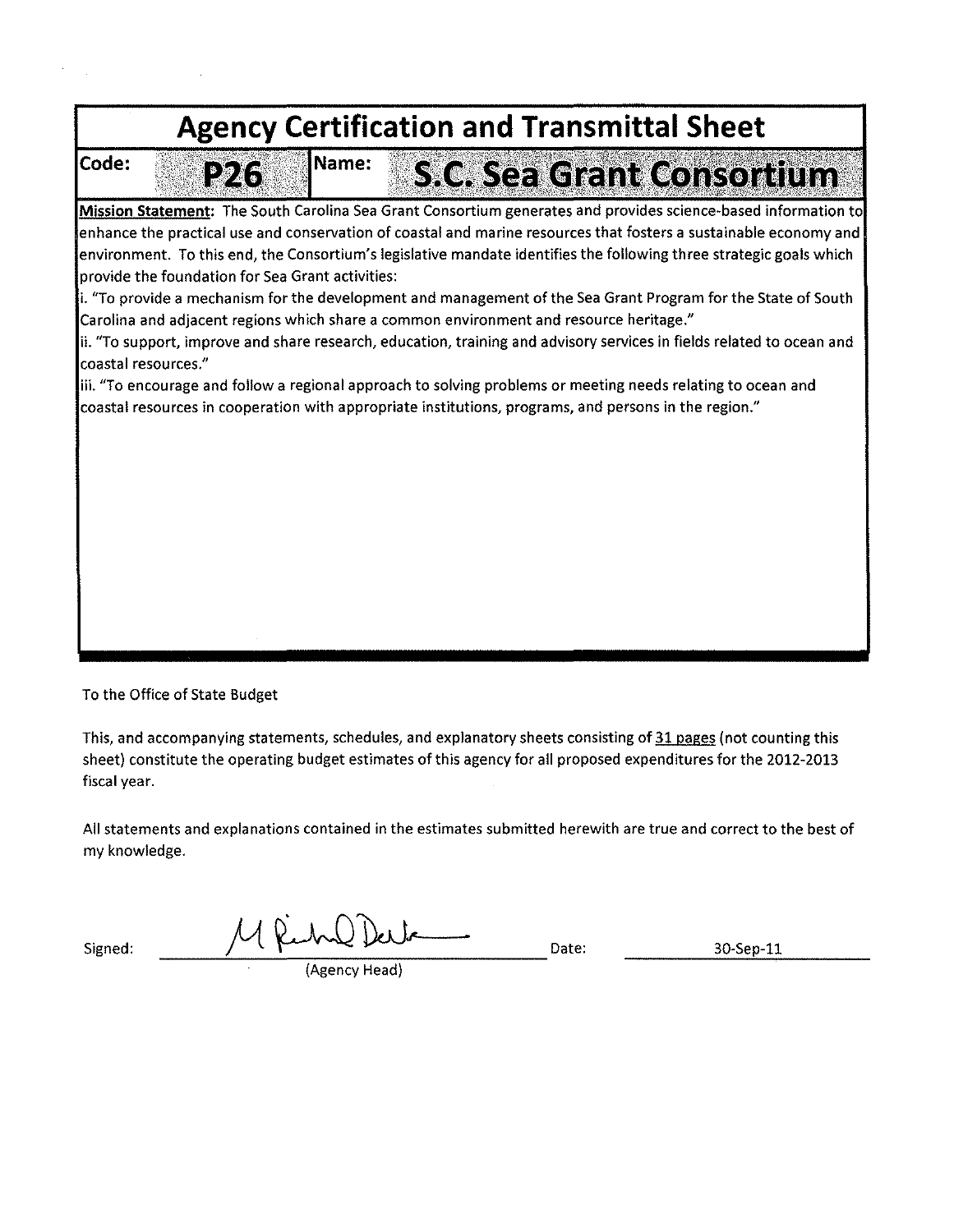#### **I. EXECUTIVE SUMMARY**

#### A. **Agency Section/Code/Name:**

Section 38, P26, South Carolina Sea Grant Consortium

#### B. **Summary Description of Strategic or Long-Term Goals:**

Mission: To enhance the economic, environmental and social potential of South Carolina's coastal and marine resources through an integrated program of research, education, training, and extension activities.

Budget Plan: Therefore, for the Consortium to regain financial stability in FY12-13, we are seeking \$96,000 in recurring state funds for salaries and fringe benefits to allow the agency to restore funding for two critical FTE positions – one 100% state FTE (Assistant Director for Program Management) and one 40% state FTE (Administrative Coordinator-Fiscal Analyst). These fund are needed to address two serious issues: (1) the Consortium has had to (1) cover our FY11-12 reduction of state recurring funds (more than \$32,700) with a non-recurring source of funding, and (2) the Consortium has had to reassign program development staff (who work to identify and solicit competitive funding for Consortium research and outreach programs) in FY2011-12 to cover program management and reporting obligations due to the loss of these critically important positions.

The Consortium is also consistently preparing and submitting proposals to a variety of organizations to compete for funding that it can use to support research and outreach programs and projects which address the myriad of issues and opportunities that are identifed in its 2010-13 Strategic and Implementation Plan. The Consortium proposes to sucessfully compete for some \$6,000,000 in grant funding.

Capital Budget/Non-recurring Request: The Consortium is not seeking capital budget or non-recurring funds for FY2012013.

Long-term Strategic Goals: The S.C. Sea Grant Consortium's 2010-2013 Strategic Plan, "Valuing Resources – Adapting to Change," includes five programmatic themes and three management themes, each with a strategic goal:

- 1. Coastal and Ocean Landscape Goal: The ecological and economic value of coastal and ocean ecosystem processes are documented and resultant information and tools are delivered to state and local decision-makers, resource managers, and interested public.
- 2. Sustainable Coastal Development and Economy Goal: Decision-makers are aware of the impacts of population growth and development on coastal and ocean ecosystems, and apply science-based management tools and techniques to balance this growth with resource conservation.
- 3. Sustainable Fisheries and Aquaculture Goal: Sustainable fisheries and aquaculture practices in the coastal region are compatible with changing demographics, business development, regulatory environments, and longterm conservation of natural and cultural resources.
- 4. Hazard Resilience in Coastal Communities Goal: Coastal residents, communities, and businesses understand the risks and vulnerabilities associated with both chronic and episodic coastal natural hazard events, and are prepared for and able to recover from them with minimal disruption to social, economic, and natural systems.
- 5. Scientific Literacy and Workforce Development Goal: An informed and engaged public understands the value and vulnerability of coastal and marine resources, demands science-based decisions about the conservation, use, and management of those resources, and supports the development of a well-trained workforce.
- 1. Planning, Program Management, and Overall Performance Goal: Maintain and enhance viable planning and performance efforts in support of the mission and programmatic goals of the Consortium.
- 2. Connecting with Users Goal: The Consortium is the primary source for applied coastal and ocean resource information in South Carolina and the region.
- 3. Human Resources Goal: The Consortium is fully staffed with professionals of diverse skills to effectively serve the varied interests of our constituencies.

#### C. **2011-2012 Agency Recurring Base Appropriation:**

| State:   | \$ 327,392  |
|----------|-------------|
| Federal: | \$6.320,000 |
| Other:   | \$ 282,500  |

D. **Number of Budget Categories:** One (Administration)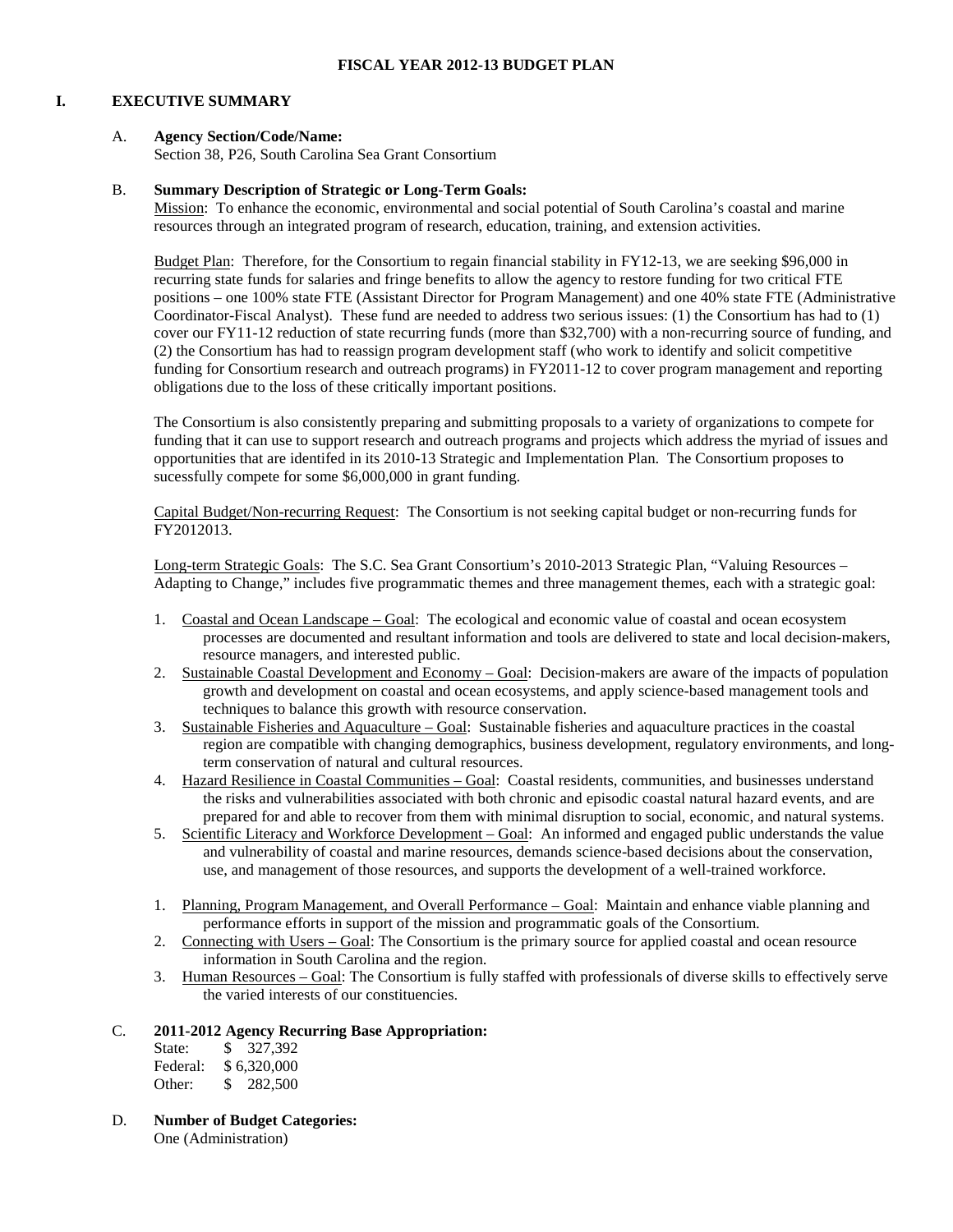### E. **Agency-wide Vacant FTEs**

| Vacant FTEs as of July 31, 2011: | Five $(5)$ |
|----------------------------------|------------|
| % Vacant:                        | 36%        |

## F. **Efficiency Measures:**

Results of the National Sea Grant External Site Visit Evaluation. The Consortium is recognized nationally as one of the premier Sea Grant College Programs in the United States. An external National Sea Grant Site Team recently evaluated the Consortium (September 21-22, 2010), and *highly commended* the agency for its effective management and organization; creativity; stakeholder engagement; collaborative networking; local, state, regional, and national leadership; ability to leverage resources and funding; and interactions with the private sector. The Team had no recommendations for program improvement.

Consortium's Return on Investment to the State of South Carolina. The Consortium has been able to increase its ROI on the State of South Carolina investment despite recent state budget reductions. I submit that this trend is not sustainable, however.

| <b>FISCAL YEAR</b> | <b>STATE</b> | <b>NON-STATE</b> | <b>TOTAL</b> | <b>RETURN ON INVESTMENT</b> |
|--------------------|--------------|------------------|--------------|-----------------------------|
| 2007-08            | \$615.836    | \$4,177,769      | \$4,793,605  | 678%                        |
| 2008-09            | \$444.756    | \$3,227,636      | \$3,672,392  | 726%                        |
| 2009-10            | \$405,460    | \$3,621,363      | \$4,026,823  | 993%                        |
| 2010-11            | \$360,134    | \$4,604,549      | \$4,964,683  | 1278%                       |

Consortium Funding Trends.In FY10-11, the Consortium received more than \$4,604,500 in non-state funding, representing approximately a \$983,000 increase from FY09-10. The agency's total annual budget for FY10-11 was \$4,964,683, an *18.9% increase* compared with FY09-10.

Regional Leadership.The Consortium has worked diligently to enhance its statewide and regional research and outreach program efforts through large-scale grant funding and small-scale partnership efforts; the following reflect a sampling of these activities:

- The Consortium hosts the Center for Ocean Sciences Education Excellence Southeast (COSEE-SE; [.cosee](http://www.cosee-se.org/)[se.\)](http://www.cosee-se.org/), a regional ocean education hub funded over the past eight years (over \$3.2 million) through the National Science Foundation (NSF), and received notification in 2010 from NSF that it will be funded for an additional three years with a total budget of \$1.05 million.
- The Southeast Coastal Ocean Observing Regional Association (SECOORA), one of 11 ocean observing regional associations established through the Integrated Ocean Observing System (IOOS®) network, coordinates coastal ocean observing activities and facilitates dialogue among stakeholders in the southeastern U.S. Over the last eight years, the Consortium and SECOORA successfully competed for \$6 million in NOAA funding to support the organization's maturation, ocean observing assets, data generation and integration, stakeholder engagement, and administration. In March 2010, SECOORA [\(.secoora.\)](http://www.secoora.org/) was spun off from the Consortium, becoming an independent, non-profit corporation.
- The Consortium is actively involved with the formation and nurturing of the Governors' South Atlantic Alliance [\(.southatlanticalliance.\)](http://www.southatlanticalliance.org/), formally established on October 19, 2009 at an official ceremony in Charleston, S.C. involving the Governor's appointees from the four southeastern states, as well as representatives of the White House Council on Environmental Quality and three federal co-lead agencies. In November 2010, the alliance designated the S.C. Sea Grant Consortium as its designated administrative and program management agent.
- The Consortium received the only award from the NOAA National Sea Grant College Program and the NOAA Climate Program Office in 2006 to support regional coastal climate extension efforts under "The Carolinas Coastal Climate Outreach Initiative." Dr. Jessica Whitehead leads the program, which is based at the Consortium headquarters. In 2010, the program received an additional two years of NOAA funding.

Other Efficiency Measures. Other cost efficiencies include:

- The Consortium pays \$10.55 per square foot to lease its office space in downtown Charleston; comparable rates in downtown Charleston range from \$25-\$35 per square foot.
- The Consortium is continuously ranked high in office energy efficiency according to the S.C. Energy Office.

### G. **Number of Proviso Changes:**

None – The Consortium has one recurring proviso that requires no change.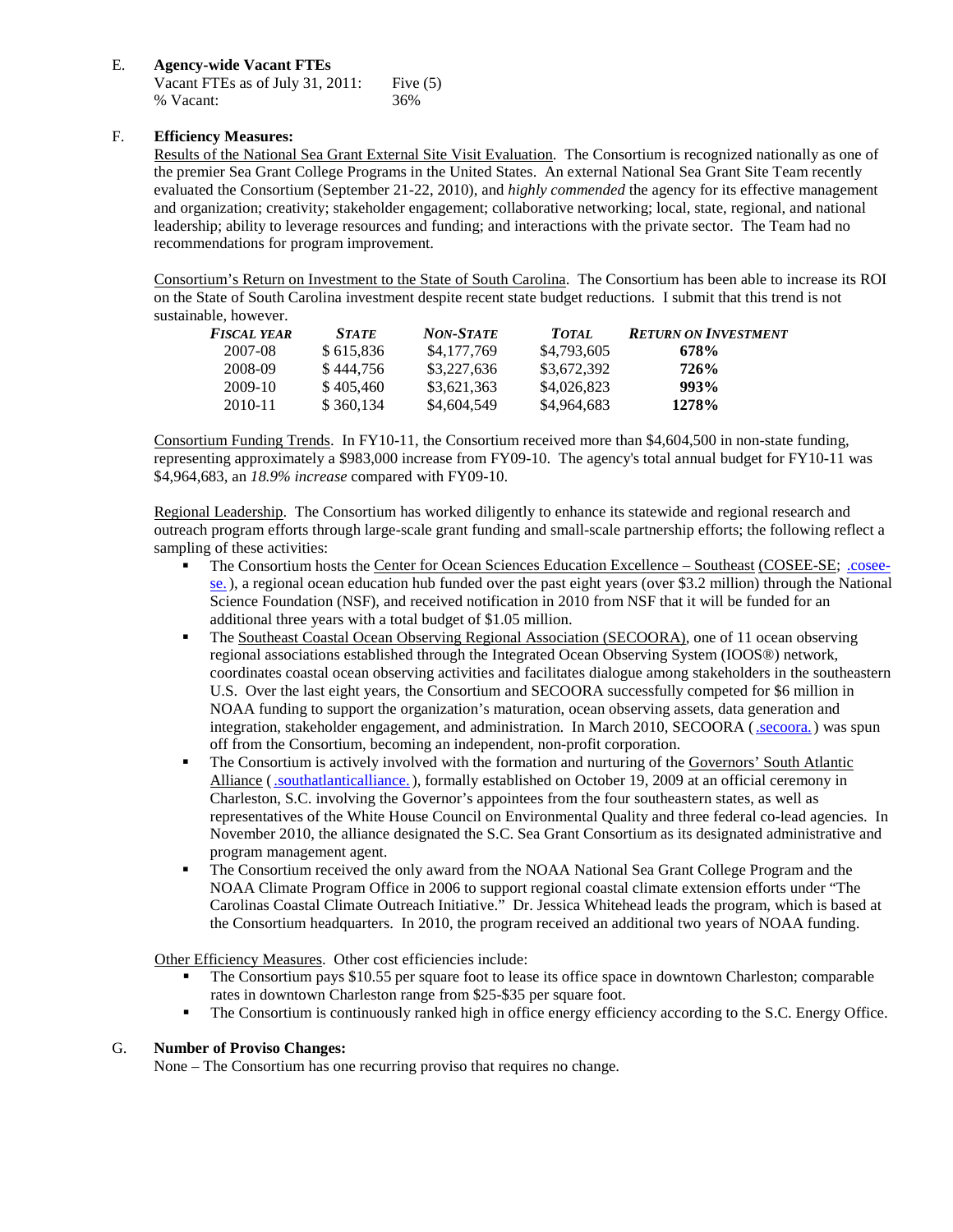**IIA. OPERATING BUDGET PROGRAMS**

**Agency Section/Code/Name:** Section 38, P26, South Carolina Sea Grant Consortium

#### **SUMMARY OF OPERATING BUDGET PROGRAMS FOR FY 2012-13**

|                                                                                                                                                                             | <b>OPERATING BUDGET PROGRAMS</b>              |                 |               | <b>FUNDING</b> |           |         |           | <b>FTEs</b>  |         |       |       |
|-----------------------------------------------------------------------------------------------------------------------------------------------------------------------------|-----------------------------------------------|-----------------|---------------|----------------|-----------|---------|-----------|--------------|---------|-------|-------|
|                                                                                                                                                                             | <b>Activity</b>                               | <b>Activity</b> | Non-Recurring | Recurring      |           |         |           |              |         |       |       |
| Title                                                                                                                                                                       | Name                                          | No.             | <b>State</b>  | <b>State</b>   | Federal   | Other   | Total     | <b>State</b> | Federal | Other | Total |
| Administration                                                                                                                                                              | Research and Education                        | 1262            |               | 91,890         | 5,000,000 | 200,000 | 5,291,890 | 1.25         | 0.75    | 0.00  | 2.00  |
|                                                                                                                                                                             | Communications                                | 1263            |               | 98,294         | 150.000   | 30,000  | 278.294   | 2.60         | 2.40    | 0.00  | 5.00  |
|                                                                                                                                                                             | <b>Extension Program</b>                      | 1264            |               |                | 500,000   | 40,000  | 540.000   | 0.00         | 1.00    | 0.00  | 1.00  |
|                                                                                                                                                                             | Administration                                | 1265            |               | 233,208        | 350,000   | 10,000  | 593,208   | 2.89         | 3.11    | 0.00  | 6.00  |
|                                                                                                                                                                             |                                               |                 |               |                |           |         |           |              |         |       |       |
|                                                                                                                                                                             |                                               |                 |               |                |           |         |           |              |         |       |       |
| For additional rows, place cursor in this gray box and press "Ctrl" + "b". (You need to start in this gray box for each row needed or the formulas will not copy properly.) |                                               |                 |               |                |           |         |           |              |         |       |       |
|                                                                                                                                                                             | <b>TOTAL OF ALL OPERATING BUDGET PROGRAMS</b> |                 |               | 423,392        | 6,000,000 | 280,000 | 6,703,392 | 6.74         | 7.26    | 0.00  | 14.00 |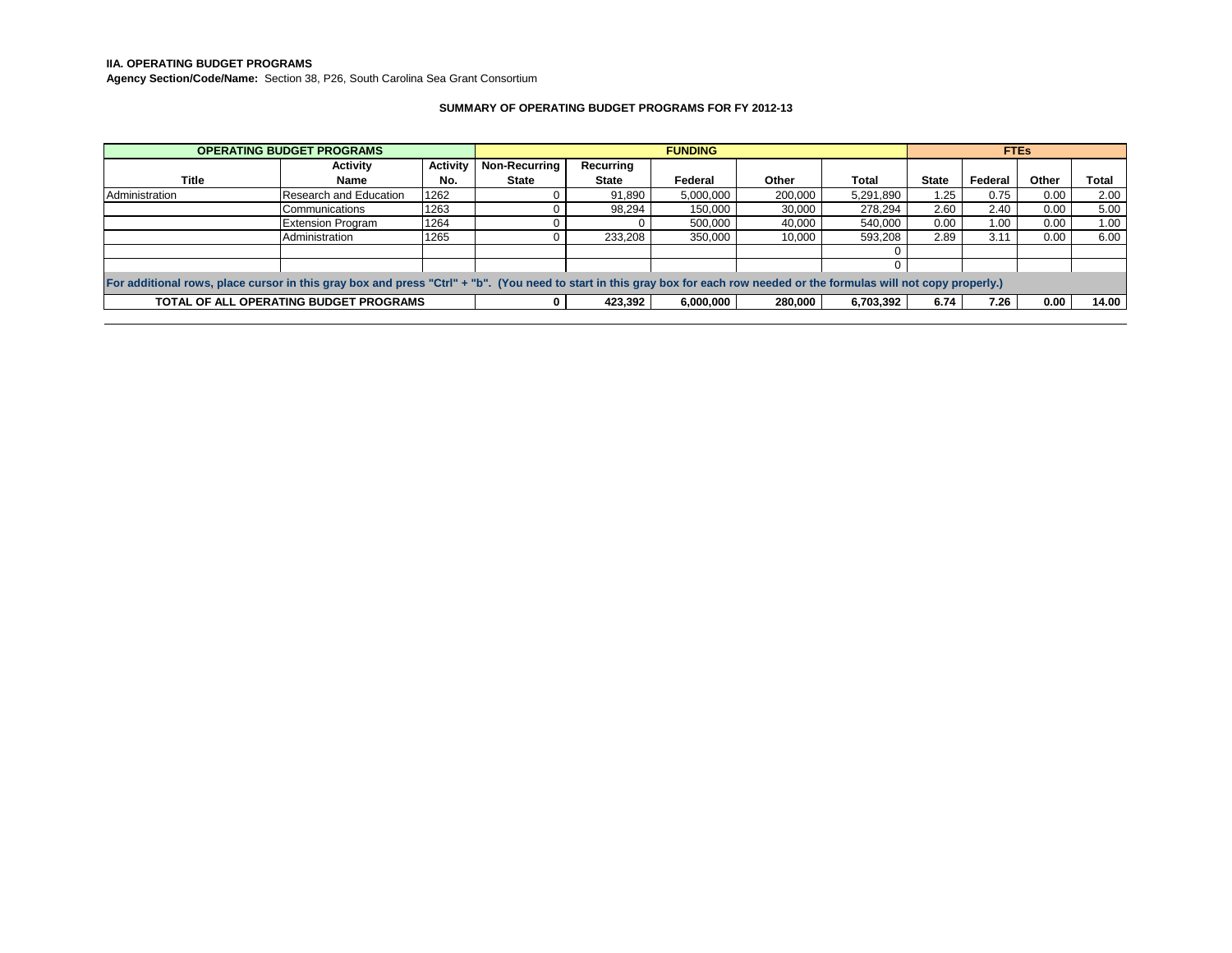# **IIB. CAPITAL BUDGET/NON-RECURRING REQUESTS FOR FY 2012-13**

**Agency Section/Code/Name:** Section 38, P26, South Carolina Sea Grant Consortium

## **SUMMARY OF CAPITAL BUDGET/NON-RECURRING REQUESTS FOR FY 2012-13**

| <b>CAPITAL BUDGET/NON-RECURRING REQUESTS</b> |                                                                                                                                                    |                 | <b>Additional</b> | <b>Previously</b> | <b>Total</b>       |                   |              |  |  |
|----------------------------------------------|----------------------------------------------------------------------------------------------------------------------------------------------------|-----------------|-------------------|-------------------|--------------------|-------------------|--------------|--|--|
| Project                                      | <b>Project</b>                                                                                                                                     | <b>Activity</b> | <b>Activity</b>   | <b>State</b>      | <b>Authorized</b>  | <b>Other Fund</b> | Project      |  |  |
| No.*                                         | <b>Name</b>                                                                                                                                        | <b>Name</b>     | No.               | <b>Funds</b>      | <b>State Funds</b> | <b>Sources</b>    | <b>Total</b> |  |  |
| N/A                                          | N/A                                                                                                                                                | N/A             |                   |                   |                    |                   |              |  |  |
|                                              |                                                                                                                                                    |                 |                   |                   |                    |                   |              |  |  |
|                                              |                                                                                                                                                    |                 |                   |                   |                    |                   |              |  |  |
|                                              |                                                                                                                                                    |                 |                   |                   |                    |                   |              |  |  |
|                                              |                                                                                                                                                    |                 |                   |                   |                    |                   |              |  |  |
|                                              | For additional rows, place cursor in this gray box and press "Ctrl" + "c". (You need to start in this gray box for each row needed or the formulas |                 |                   |                   |                    |                   |              |  |  |
| will not copy properly.)                     |                                                                                                                                                    |                 |                   |                   |                    |                   |              |  |  |
|                                              | <b>TOTAL OF ALL CAPITAL BUDGET/NON-RECURRING REQUESTS</b>                                                                                          |                 |                   |                   |                    |                   |              |  |  |

\*if applicable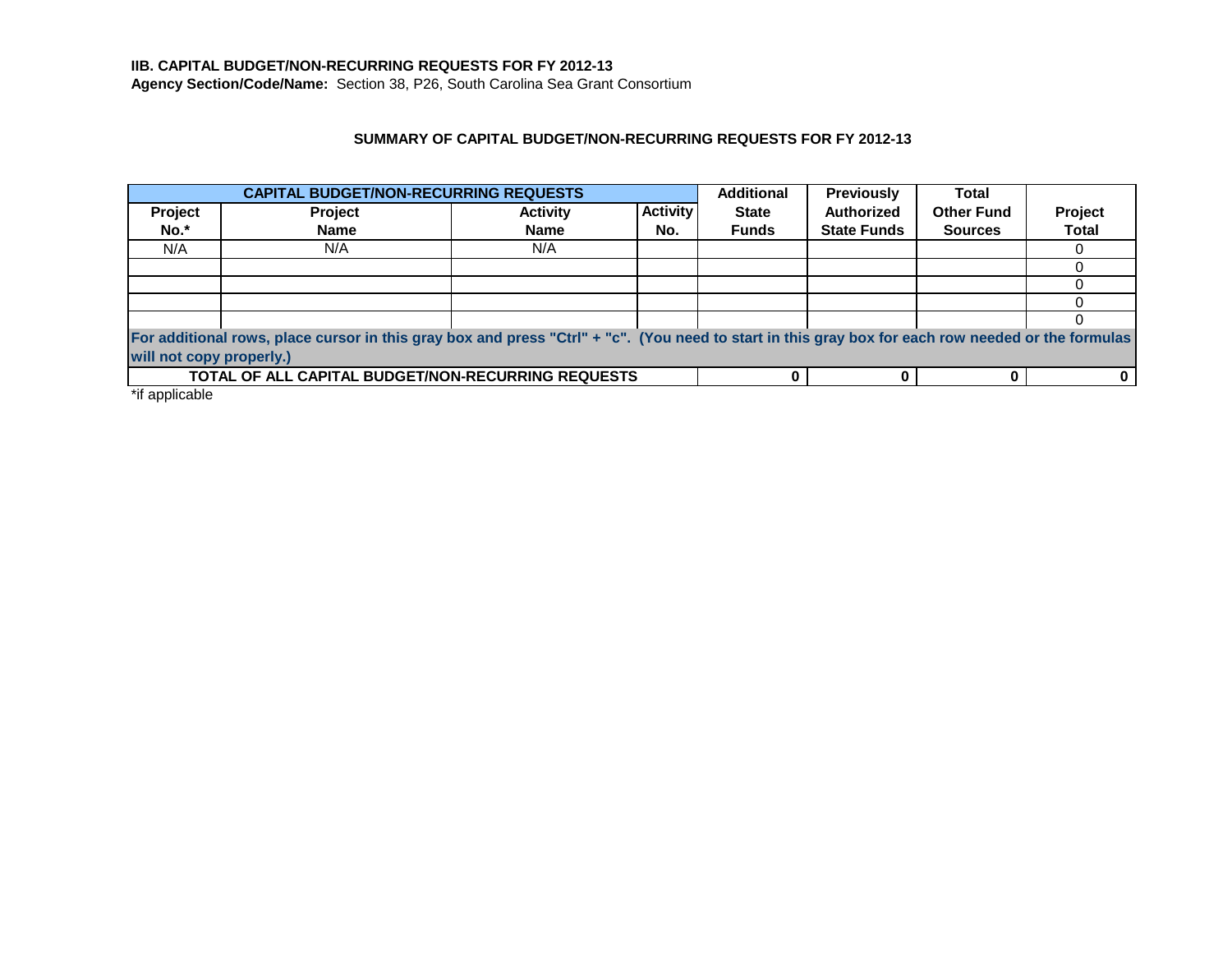# Section 38, P26, South Carolina Sea Grant Consortium

### **A. Summary description of programs and how they relate to the mission of the agency:**

The S.C. Sea Grant Consortium (hereinafter referred to as the Consortium), created in 1978 by the S.C. General Assembly, has as its purpose the management and administration of the Sea Grant Program and related activities to support, improve, and share research, education, training, and advisory services in fields related to ocean and coastal resources. The Consortium's unique mission is to generate and provide science-based information to enhance the practical use and conservation of coastal and marine resources that fosters a sustainable economy and environment. The Consortium vision is to be the best Sea Grant Program in the Nation, and one of the most efficiently and effectively managed state agencies in South Carolina. The agency's motto is *Science Serving South Carolina's Coast*. A link to the agency's recently revised strategic plan, titled *The Changing Face of Coastal South Carolina: Valuing Resources – Adapting to Change*, may be found at [://www.scseagrant.org/SeaGrant/.](http://www.scseagrant.org/SeaGrant/)

The Consortium develops and supports balanced and integrated research, education, and extension programs for South Carolina which seek to provide for future economic opportunities, improve the social well-being of its citizens, and ensure the wise use and development of its marine and coastal natural resources. It administers an effective and efficient communications and outreach network among academia, business, government, and the general public to ensure that Consortium activities are responsive to marine and coastal stakeholders and that information generated is delivered in a useful and timely fashion. The Consortium is part of a nationwide network of 32 Sea Grant Programs that report to the National Sea Grant College Program, National Oceanic and Atmospheric Administration (NOAA), U.S. Department of Commerce; thus, Consortium activities are responsive to regional and national needs, as well as to those of South Carolina. The Consortium is unique among Sea Grant programs nationally in that it is an academically based independent state agency.

The goal of the Consortium's strategic planning process is to maximize the ability of S.C. Sea Grant's research, education, and outreach programs to address the coastal resource needs of South Carolina. To this end, the Consortium's legislative mandate identifies the following three strategic goals which provide the foundation for Sea Grant activities.

- i. "To provide a mechanism for the development and management of the Sea Grant Program for the State of South Carolina and adjacent regions which share a common environment and resource heritage."
- ii. "To support, improve and share research, education, training and advisory services in fields related to ocean and coastal resources."
- iii. "To encourage and follow a regional approach to solving problems or meeting needs relating to ocean and coastal resources in cooperation with appropriate institutions, programs, and persons in the region."

### **B. Budget Program Number and Name:**

I. Administration

### **C. Agency Activity Number and Name:**

[Note: If more than one activity maps to this program; provide all activity numbers, names, and approximate funding amounts.]

| <b>Activity</b> | <b>Activity Name</b>   | <b>State Non-</b> | <b>State</b>     | Federal     | Other         | <b>Total</b>  |
|-----------------|------------------------|-------------------|------------------|-------------|---------------|---------------|
| <b>Number</b>   |                        | Recurring         | <b>Recurring</b> | (estimated) |               |               |
| 1262            | Research and Education |                   | \$91,890         | \$5,000,000 | \$200,000     | \$5,291,890   |
| 1263            | Communications         |                   | 98,294<br>\$.    | 150,000     | 30,000<br>\$  | 278,294<br>\$ |
| 1264            | Sea Grant Extension    |                   | 000              | 500,000     | 40,000<br>\$. | 540,000       |
| 1265            | Administration         |                   | \$233,208        | 350,000     | 10.000<br>\$  | 593,208       |
|                 |                        |                   |                  |             |               |               |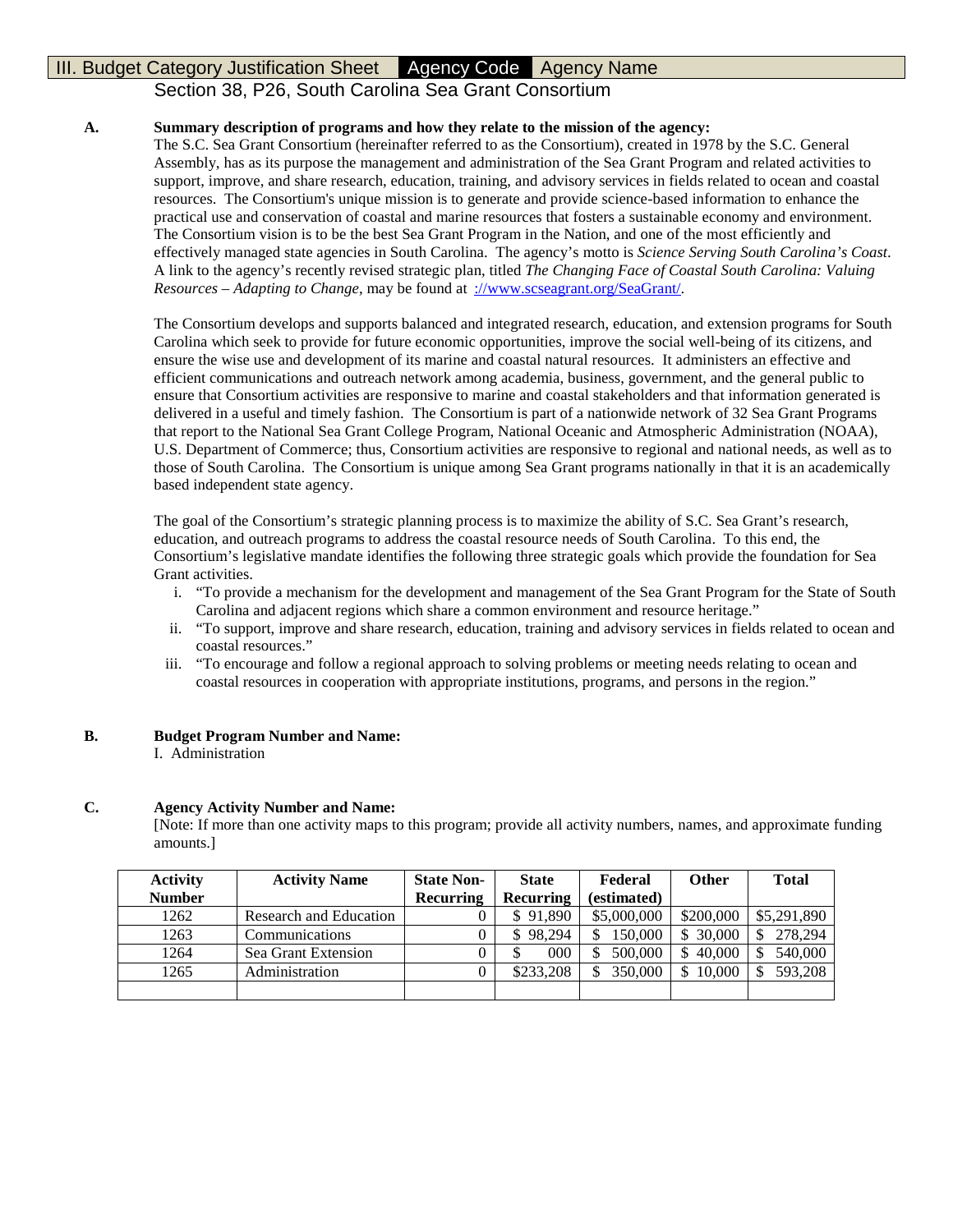Section 38, P26, South Carolina Sea Grant Consortium

### **D. Performance Measures:**

| <b>MEASURE</b>                         | <b>FY08-09</b>       | FY09-10       | FY10-11       |
|----------------------------------------|----------------------|---------------|---------------|
| <b>Mission Accomplishment</b>          |                      |               |               |
| <b>NOAA National Sea Grant College</b> | High                 | High          | Highly        |
| Program Performance Rating             | Performance          | Performance   | Commended     |
| Communications Awards (#)              | 5                    | 4             | 4             |
| Res/Educ Proposals Submitted (#)       | 39                   | 32            | 47            |
| Res/Educ Proposals Funded (#)          | 27                   | 23            | 38            |
| University Faculty Supported (#)       | 59                   | 40            | 62            |
| Grads/Undergrads Supported             | 66                   | 50            | 48            |
| K-12 Teachers Trained                  | 300                  | 116           | 110           |
| K-12 Students Reached                  | 600                  | 2,875         | 2,750         |
| Number of Curricula Developed          | $\overline{ND}$      | 11            | 9             |
|                                        |                      |               |               |
| <b>Customer Satisfaction</b>           |                      |               |               |
| <b>Extension Programs</b>              | 201                  | 190           | 74            |
| Participants - Extension Events        | 4,157                | 6,450         | 2,785         |
| Pubs/Products - Extension              | 71                   | 76            | 26            |
| Pubs/Products - Communications         | $\overline{28}$      | 20            | 26            |
| <b>Unsolicited Requests for Pubs</b>   | 1,262                | 900           | 1,030         |
| <b>Publications Distributed</b>        | 3,851                | 4,002         | 2,913         |
| News Releases (#)                      | 8                    | 10            | 11            |
| <b>Placements from News Releases</b>   | 195                  | 220           | 155           |
| <b>Unsolicited Media Placements</b>    | 40                   | 20            | 20            |
| Agency Web Site - Hits                 | 2,667,257            | 2,645,939     | 2,049,117     |
| Agency Web Site - Unique Visits        | 151,618              | 188,376       | 263,835       |
| Agency Web Site - Downloads            | 2,080,617            | 2,326,268     | 1,439,341     |
| Volunteer Site Capts Beach Sweep       | 115                  | 110           | 100           |
| Volunteers (#) Beach Sweep             | 4,500                | 3,200         | 4,700         |
| <b>Financial Performance</b>           |                      |               |               |
| <b>State Recurring Funding</b>         | \$<br>444,756        | \$<br>405,460 | 360,134<br>\$ |
| <b>Extramural Funding</b>              | \$3,227,636          | \$3,621,363   | \$4,604,549   |
| Return on (State) Investment           | 726%                 | 993%          | 1278%         |
| Single Agency Audit                    | No Audit             | No Audit      | No Audit      |
|                                        |                      |               |               |
| <b>Human Resource Results</b>          |                      |               |               |
| <b>Agency Staff Retention/Rehiring</b> | 3 Vacancies          | 4 Vacancies   | 5 Vacancies   |
| <b>Staff Training Opportunities</b>    | 12                   | 17            | 25            |
| <b>SG Extension Staffing level</b>     | <b>Fully Staffed</b> | 1 Vacancy     | 1 Vacancy     |

### **E. Program Interaction:**

Organizational Structure. The Consortium is structured as a partnership of state institutions with a mutual interest in and capacity to address state and regional coastal and ocean resource needs and opportunities. Institutions that hold membership in the Consortium include The Citadel, Clemson University, Coastal Carolina University, the College of Charleston, the Medical University of South Carolina, South Carolina State University, S.C. Department of Natural Resources, and the University of South Carolina. Consortium institutions provide the expertise of their respective faculty and professional staffs, as well as a wide range of facilities, equipment, and matching funds, necessary to carry out the range of programs supported by the Consortium. In addition, each member institution has Institutional Liaisons to provide direct administrative contact between the Consortium staff and each member institution.

Member Institution Support. As an indication of their support and commitment to the Sea Grant program, each Consortium-member institution waives indirect costs on all Sea Grant-funded projects. In addition, these institutions provide matching funds to help the Consortium meet its federal matching fund requirement of \$1 of match for every \$2 of federal Sea Grant support.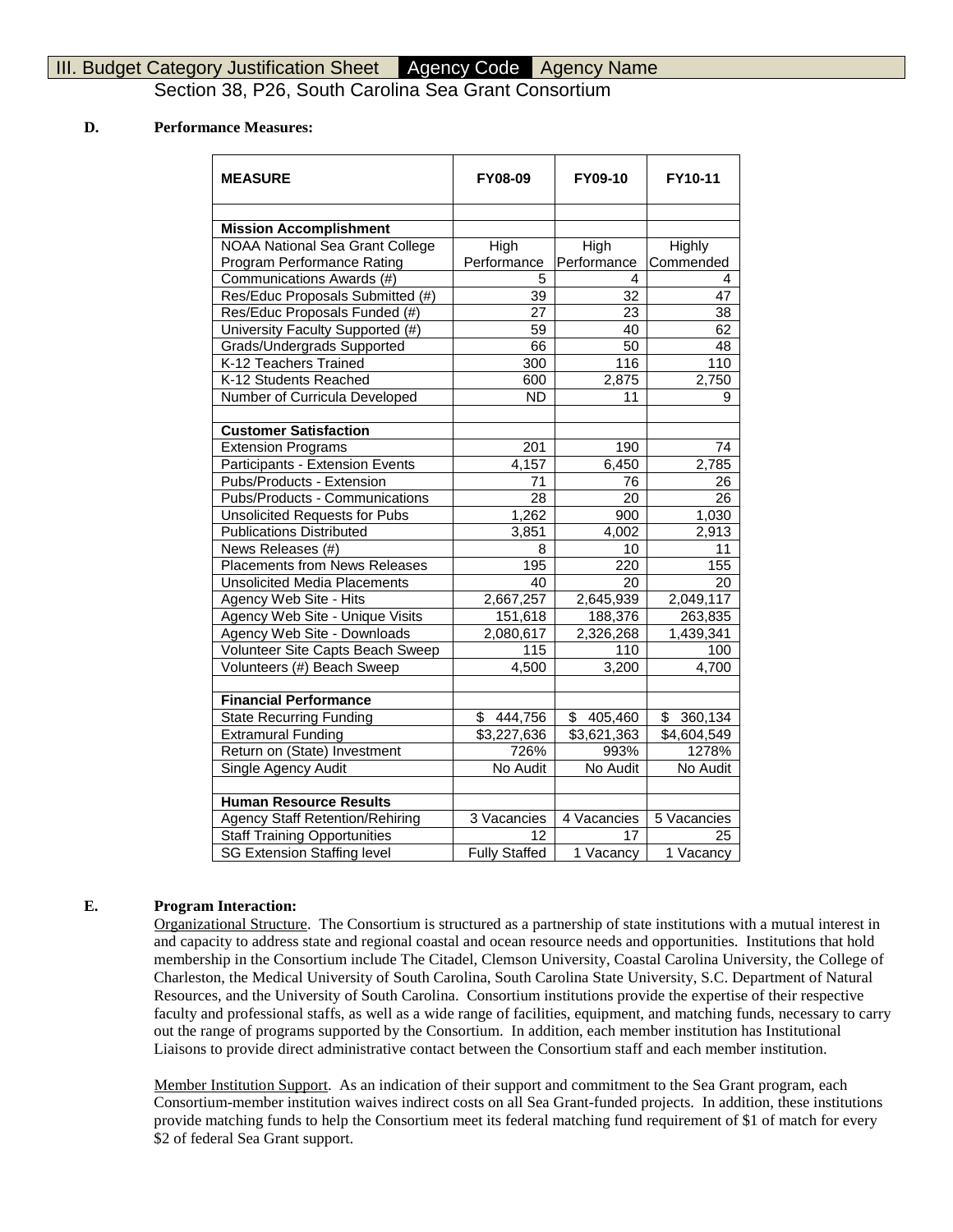# Section 38, P26, South Carolina Sea Grant Consortium

Building Relationships with Customers and Stakeholder Groups. The Consortium builds and maintains solid relationships through our daily interactions with our various stakeholders. We make it evident to them how we support their goals and needs, while receiving a continual stream of information from them on ways to better serve their needs. Building strong, working relationships is the bedrock for the agency's success. One of our guiding management principles is to seek out the *active engagement* of our stakeholder groups. The Consortium's success is built on a strong foundation of *partnerships* formed with appropriate individuals and groups. During the reporting period the Consortium worked with numerous individuals representing over 100 federal, state and local agencies, county and municipal governments, K-12 schools, universities, businesses, and industry. (A listing of Consortium partners can be found in the Consortium's FY10-11 State Accountability Report.)

National Evaluation Comments on Consortium Engagement. The Consortium partners and leverages with a host of organizations, institutions, business, industry, and academia as mentioned above. Comments provided by the National Sea Grant College Program office as a result of our September 20-21, 2010 Program Evaluation related to the Consortium's diverse partnerships and ability to leverage illustrate the effectiveness of the Consortium to do both:

- "There are currently eight institutions in the Consortium… The Program's inherent multi-institutional structure has created many opportunities and, given the effective leadership of the Program, significant efficiency and productivity."
- "Site Visit participants noted that the structure and performance of the Consortium helped convince individual institutions that creating and facilitating partnerships would lead to more effective use of funds."
- The Consortium, "through the use of its Program Advisory Board, gets excellent guidance on initiatives related to coastal and marine resource issues and opportunities."
- The Consortium "blends science, outreach, and communication components well."
- The Consortium's "stakeholder engagement is broad, impressive, diverse, and multidimensional. The Consortium has been entrepreneurial and has used creative 'out-of-the-box' thinking. This has leveraged credibility and provided opportunities to match resources to needs."
- The Team "was also impressed with the Consortium's work with the private sector where, through education and creative partnering, private sector resources were brought to bear in areas with aligned public and private goals."

### **F. Change Management:**

Levels and Trends for Workforce-Focused Results. The S.C. Sea Grant Consortium currently has 7.26 state FTEs and 6.74 federal FTEs. The total number of FTEs essentially has remained constant over time. However, due to state funding reductions, five of the Consortium's 14 FTE positions are vacant. While the Consortium's programmatic activities continue to increase, administration costs remained level over time until state fiscal difficulties and budget cuts affected the agency in the first half of the present decade. Since FY00-01, the Consortium has had to absorb severe budget reductions; thus, administration costs decreased by almost 50 percent through fiscal year 04-05. The Consortium received increases in FY05-06, FY06-07, and FY07-08, but the volatility in state revenues, with significant budget reductions being absorbed over the past four years, make agency stability again a significant challenge. In FY11-12, the Consortium's administrative costs were cut further due to the state's financial difficulties in the present budget climate.

Addressing Stakeholder Needs through Innovative Strategic Planning. The agency's strategic plan is a process - it is dynamic – and therefore the Consortium's strategic planning for 2010-13 focuses on the "changing face" of the South Carolina coast and the ever-increasing demands by the agency's constituencies for its products and services. During the last reporting period, and continued into this period, the Consortium initiated efforts to improve the focus and responsiveness of its future programmatic activities. The Consortium's Core Group conducted an internal planning process to review its programmatic areas and update the entire Strategic Plan. Previous program area designations were evaluated and reorganized into a performance-based set of strategic goals. These goals reflect the Consortium's desire that it address the relevant and pressing coastal and marine resource needs of South Carolina. As a result, our 2010-13 Strategic and Implementation Plan includes both an Administrative component and Programmatic component. It has also been "aligned" with the NOAA National Sea Grant College Program Strategic Plan. The Administrative component includes an emphasis on maintaining and enhancing a viable administrative, management, and financial system and encouraging an "environment of excellence" by supporting the development of leadership skills among staff. This includes focusing efforts to strengthen the Consortium's administrative process and eliminate any weaknesses that are identified. It also ensures that the Consortium remains current regarding the technology being used in the State for administrative procedures. The Programmatic components focus on key issues on which the Consortium directs its programs.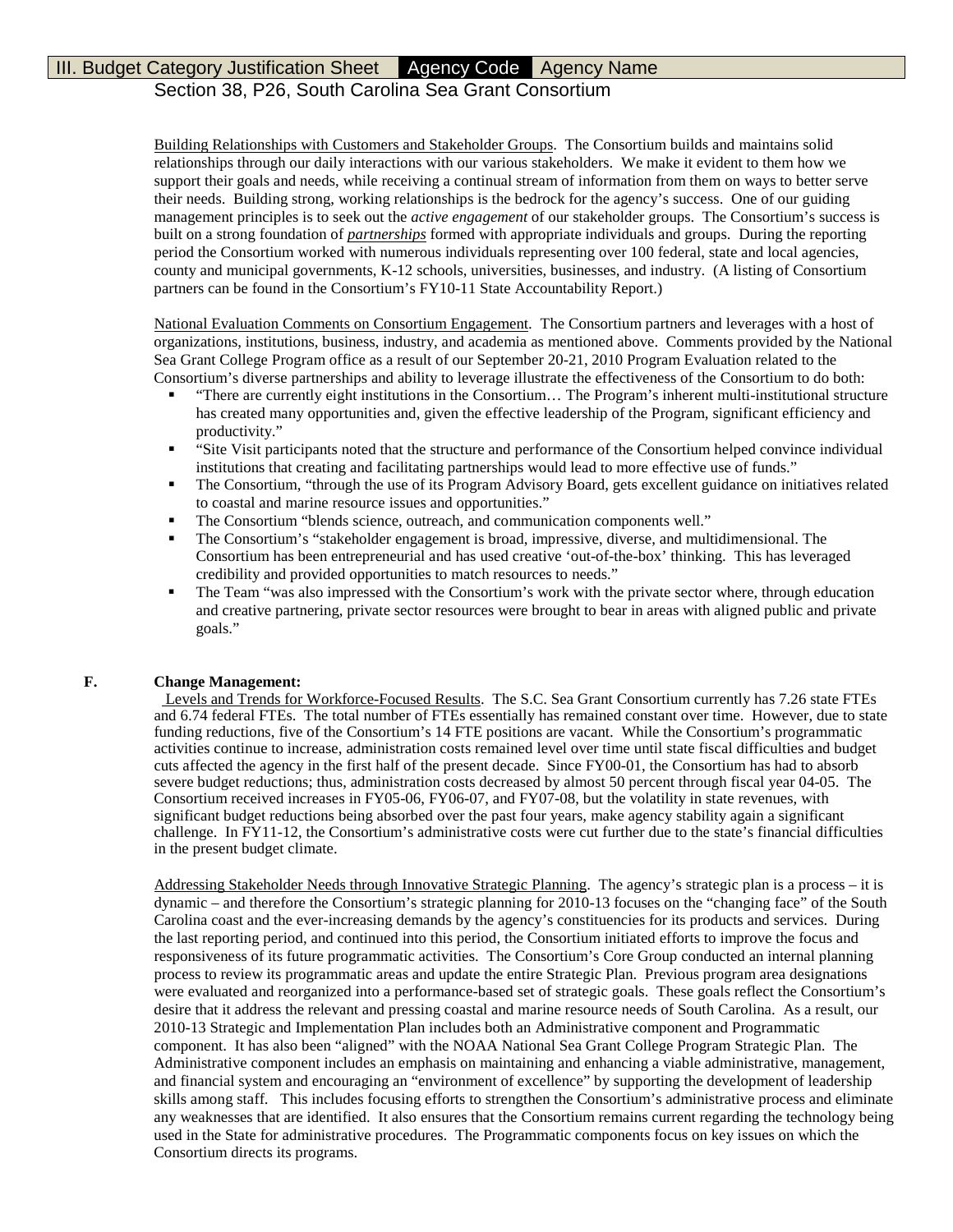Section 38, P26, South Carolina Sea Grant Consortium

### **G. Detailed Funding Information:**

| FY 2012-13 Cost Estimates:                                                                   | <b>State</b><br><b>Non-Recurring</b> | <b>State</b><br>Recurring | Federal       | <b>Other</b> | <b>Total</b>   |
|----------------------------------------------------------------------------------------------|--------------------------------------|---------------------------|---------------|--------------|----------------|
| Number of FTEs*                                                                              | $\Omega$                             | 6.74                      | 7.26          | 0.00         | 14.00          |
|                                                                                              |                                      |                           |               |              |                |
| <b>Personal Service</b>                                                                      | \$0                                  | \$285,012                 | \$278,768     | $\Omega$     | \$563,780      |
| <b>Employer Contributions</b>                                                                | $\frac{1}{2}$                        | \$<br>72,351              | \$<br>78,437  | $\Omega$     | \$150,788      |
|                                                                                              |                                      |                           |               |              |                |
| Program/Case Services                                                                        | $\frac{1}{2}$                        | $\Omega$                  | $\Omega$      | $\Omega$     | \$<br>$\Omega$ |
| Pass-Through Funds                                                                           | $\frac{1}{2}$                        | $\frac{1}{2}$             | \$5,211,475   | \$280,000    | \$5,491,475    |
| <b>Other Operating Expenses</b>                                                              | $\frac{1}{2}$                        | \$<br>66,029              | \$<br>431,320 | $\Omega$     | \$<br>497,349  |
|                                                                                              |                                      |                           |               |              |                |
| <b>Total</b>                                                                                 | $\frac{1}{2}$                        | \$423,392                 | \$6,000,000   | \$280,000    | \$6,703,392    |
| * If new FTEs are needed, please complete Section G (Detailed Justification for FTEs) below. |                                      |                           |               |              |                |

**Is this budget category or program associated with a Capital Budget Priority?** NO **If yes, state Capital Budget Priority Number and Project Name:** N/A

#### **Please List proviso numbers that relate to this budget category or programs funded by this category.**

Proviso number 38.1

#### **H. Changes to the Appropriation:**

Please explain any changes, to include re-alignments and funding or FTE increases requested in this year's appropriation, as detailed below:

#### **Funding:**

| Year          | State Non- | <b>State Recurring</b> | Federal     | Other         |
|---------------|------------|------------------------|-------------|---------------|
|               | Recurring  |                        |             | (Earmarked or |
|               |            |                        |             | Restricted)   |
| 2011-2012 Act |            | \$327,392              | \$6,320,000 | \$282,500     |
| 2012-2013 Act |            | \$423,392              | \$6,000,000 | \$280,000     |
| Difference    |            | 96,000                 | 320,000     | 2,500<br>- 5  |
| % Difference  |            | $+29.3%$               | $-5.1\%$    | $-0.08\%$     |

#### **Explanation of Changes:**

State Recurring Funds request: *The Consortium's FY11-12 state budget will not support the critical staffing and operational needs of the agency beyond this current fiscal year; we are covering the FY11-12 reduction of state recurring funds (more than \$32,700) with a non-recurring source of funding.* 

Therefore, for the Consortium to regain financial stability in FY12-13, we are seeking \$96,000 in recurring state funds for salaries and fringe benefits to allow the agency to restore funding for two critical FTE positions – one 100% state FTE (Assistant Director for Program Management) and one 40% state FTE (Administrative Coordinator-Fiscal Analyst) – funding that was lost to the agency during the last four years when the Consortium's budget was reduced by more than \$288,444. The Consortium has had to reassign program development staff (who work to identify and solicit competitive funding for Consortium research and outreach programs) to cover program management and reporting obligations due to the loss of these critically important positions. This situation is seriously constraining the effectiveness and efficiency of the agency.

Our request for a funding increase in FY12-13 is being made to allow the agency to:

Offset the 10% budget cut for FY11-12 that we are only able to cover with one-time funds;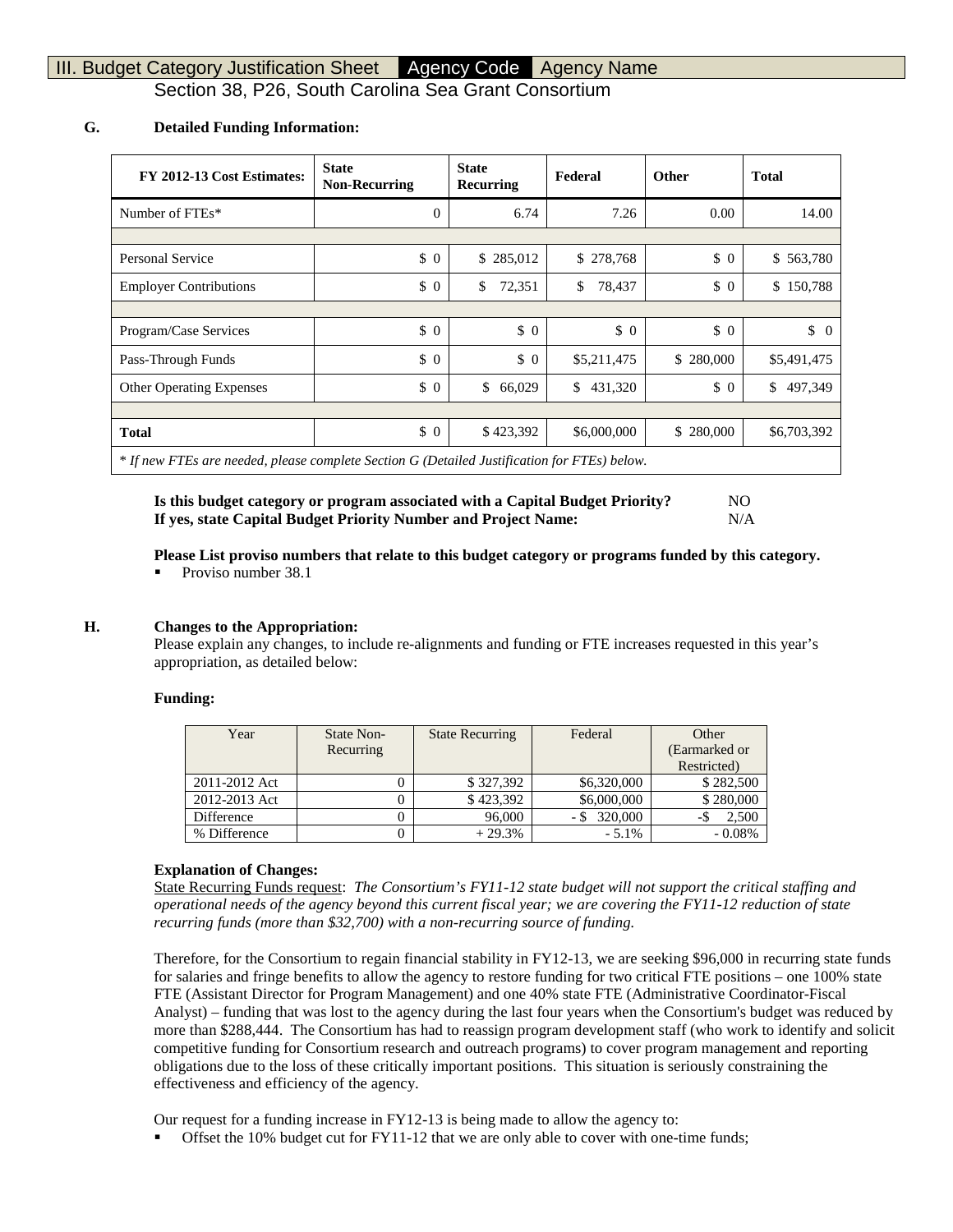# Section 38, P26, South Carolina Sea Grant Consortium

- Restore a critical level of program management and administrative capacity to be able to regain program staff efforts to effectively meet the agency's strategic goals (as identified in the Executive Summary), its everincreasing responsibilities, and growing demand for Consortium programs and services; and
- Effectively and proactively solicit, manage, and administer competitively acquired research and outreach grant funding to support programs and projects that meet the ever-growing constituent demands for the Consortium's quality programs and services.

The S.C. Sea Grant Consortium has had to manage and administer its ever-growing programmatic responsibilities (as identified in the Executive Summary) with no increases in staff FTEs in over 16 years. The Consortium has five FTE vacancies at this time due to these budget cuts, so the agency has no ability to add critical personnel to address emerging issues requested by our stakeholders (i.e., citizens of and visitors to South Carolina), and to be able to meet the increasing number of administrative requirements of the state (e.g., SCEIS) and the federal agencies (e.g., NIMS and PIER) that provide the Consortium with its programmatic support through competitive funding opportunities.

Federal Funds request: The Consortium is consistently preparing and submitting proposals to a variety of organizations to compete for funding that it can use to support research and outreach programs and projects which address the myriad of issues and opportunities that are identifed in its 2010-13 Strategic and Implementation Plan. We have been quite successful in securing non-state funding to support the work that we have set out to do based on the needs of South Carolinians; indeed, the return on the state's investment in the Consortium in FY01-11 exceeded 1,300 percent! However, this coming year, the Consortium is slightly lowering its expectations for federal funding in FY12- 13 to reflect a tightening of the availability of extramural funding, especially from federal resource agencies, due to current economic conditions and the desire to reduce the federal deficit. We do anticipate a successful year of support, nevertheless.

### **I. Revenue Estimates:**

Please detail Sources of revenue for this program, identified by SAP fund number if a live SCEIS agency or the STARS number if a STARS agency. If several sources remit to a single subfund that cannot be split by source and appropriation or program, provide an estimate of the revenue dedicated to this program.

| <b>SAP Fund</b> | <b>Source Name</b>    | General     | <b>Other</b> | <b>Earmarked</b> | <b>Restricted</b> | <b>Federal</b> |
|-----------------|-----------------------|-------------|--------------|------------------|-------------------|----------------|
| <b>Number</b>   |                       | <b>Fund</b> | <b>State</b> |                  |                   |                |
| 10010000        | State of SC           | 423.392     |              |                  |                   |                |
| 50570000        | <b>Federal Grants</b> |             |              |                  |                   | 2,100,000      |
| 55420P00        | <b>Federal Grants</b> |             |              |                  |                   | 2,500,000      |
| 50570P00        | <b>Federal Grants</b> |             |              |                  |                   | 1,400,000      |
| 33K30000        | Various               |             |              | 280,000          |                   |                |

If expenditures for this program are greater than known or estimated revenues and the intent is to bridge part of this shortfall by drawing down balances in agency accounts or reserves, indicate the accounts and amount of the current reserve or balance that will likely be used below.

Please detail the long-term sustainability of this program if cash reserves are needed to operate.

If there is federal fund or other fund spending authority requested above the revenue streams detailed above, please indicate the amount and explanation for each.

### **J. FTE Positions:**

Please detail the number of FTE's filled (F) by the program as of June 30 of each fiscal year, and the number authorized (A) by the Appropriations Act.

| <b>Fiscal Year</b> | <b>State</b> | Other-<br><b>Earmarked or</b><br><b>Restricted</b> | Federal | <b>Total</b> | Temporary,<br><b>Temporary Grant,</b><br><b>Time-limited</b><br>$non-FTE$ |
|--------------------|--------------|----------------------------------------------------|---------|--------------|---------------------------------------------------------------------------|
| 2012-2013<br>(A)   | 7.26         |                                                    | 6.74    | 14.00        |                                                                           |
| 2011-2012<br>(A)   | 7.26         |                                                    | 6.74    | 14.00        |                                                                           |
| 2010-2011          | 4.94         |                                                    | 4.06    | 9.00         |                                                                           |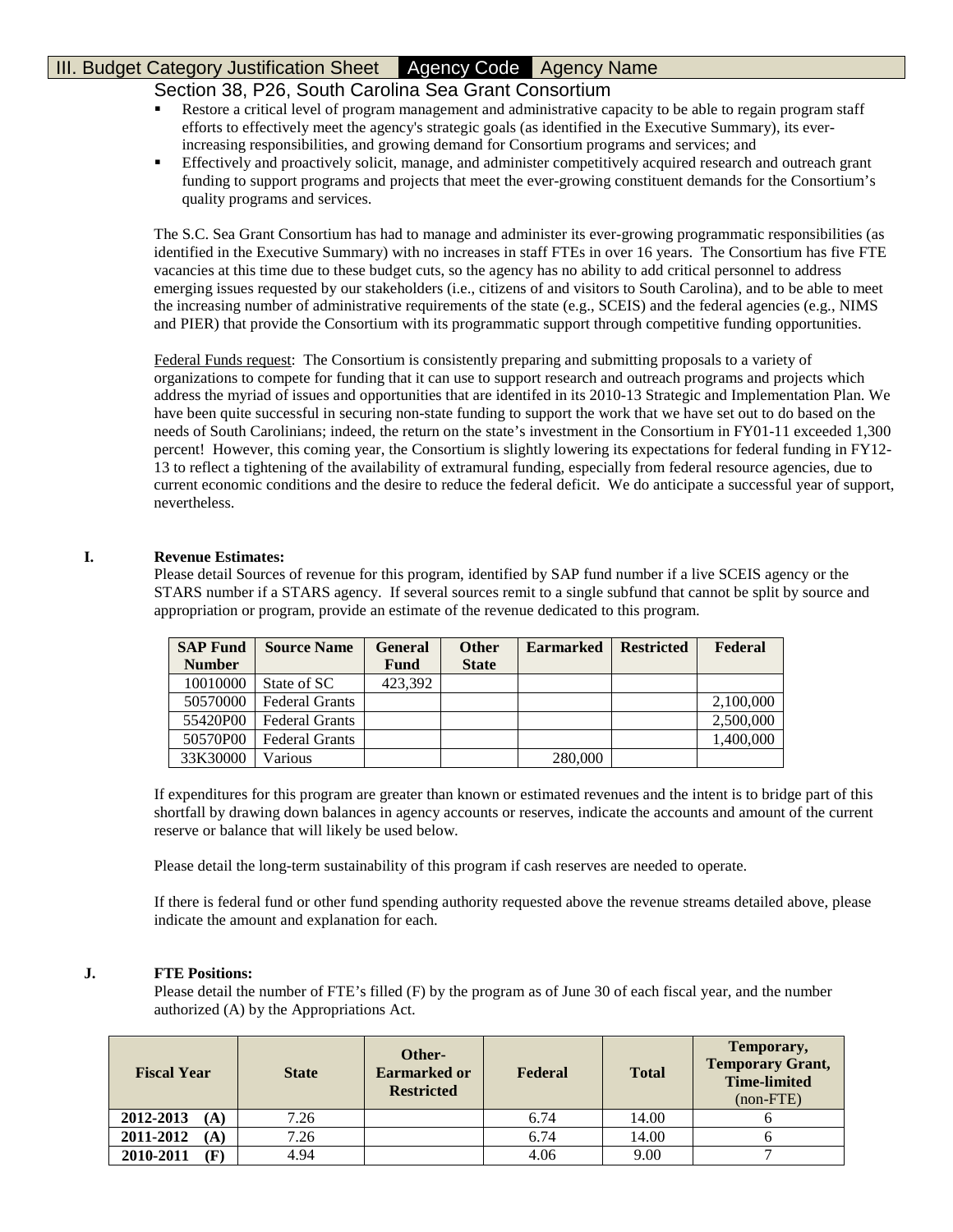Section 38, P26, South Carolina Sea Grant Consortium

| _ _ _ . _ . _ _ _ _ . |      |      |       |  |
|-----------------------|------|------|-------|--|
| 2010-2011<br>(A)      | 7.26 | 6.74 | 14.00 |  |
| 2009-2010<br>(F)      | 5.14 | 4.86 | 10.00 |  |
| 2009-2010<br>(A)      | 7.26 | 6.74 | 14.00 |  |
| 2008-2009<br>(F)      | 6.14 | 4.86 | 11.00 |  |
| 2008-2009<br>$\bf(A)$ | 7.26 | 6.74 | 14.00 |  |
| 2007-2008<br>(F)      | 7.26 | 6.74 | 14.00 |  |
| 2007-2008<br>(A)      | 7.26 | 6.74 | 14.00 |  |

## **K. Detailed Justification for FTEs:** N/A

## (1) **Justification for New FTEs**

(a) Justification:

#### (b) Future Impact on Operating Expenses or Facility Requirements:

#### (2) **Position Details:**

|                               | <b>State</b> | Federal | <b>Earmarked</b> | <b>Restricted</b> | <b>Total</b> |
|-------------------------------|--------------|---------|------------------|-------------------|--------------|
| Position Title:               |              |         |                  |                   |              |
| Number of FTEs                | $0.00\,$     | 0.00    | 0.00             | 0.00              | 0.00         |
| Personal Service              | \$0          | \$0     | \$0              | \$0               |              |
| <b>Employer Contributions</b> | \$0          | \$0     | \$0              | \$0               |              |

|                               | <b>State</b> | Federal | <b>Earmarked</b> | <b>Restricted</b> | Total    |
|-------------------------------|--------------|---------|------------------|-------------------|----------|
| Position Title:               |              |         |                  |                   |          |
| Number of FTEs                | $0.00\,$     | 0.00    | 0.00             | 0.00              | $0.00\,$ |
| Personal Service              | \$0          | \$0     | \$0              | \$0               |          |
| <b>Employer Contributions</b> | \$0          | \$0     | \$0              | \$0               |          |

|                               | <b>State</b> | Federal | <b>Earmarked</b> | <b>Restricted</b> | <b>Total</b> |
|-------------------------------|--------------|---------|------------------|-------------------|--------------|
| <b>Position Title:</b>        |              |         |                  |                   |              |
| Number of FTEs                | $0.00\,$     | 0.00    | 0.00             | 0.00              | 0.00         |
| <b>Personal Service</b>       | \$0          | \$0     | \$0              | \$0               |              |
| <b>Employer Contributions</b> | \$0          | \$0     | \$0              | \$0               |              |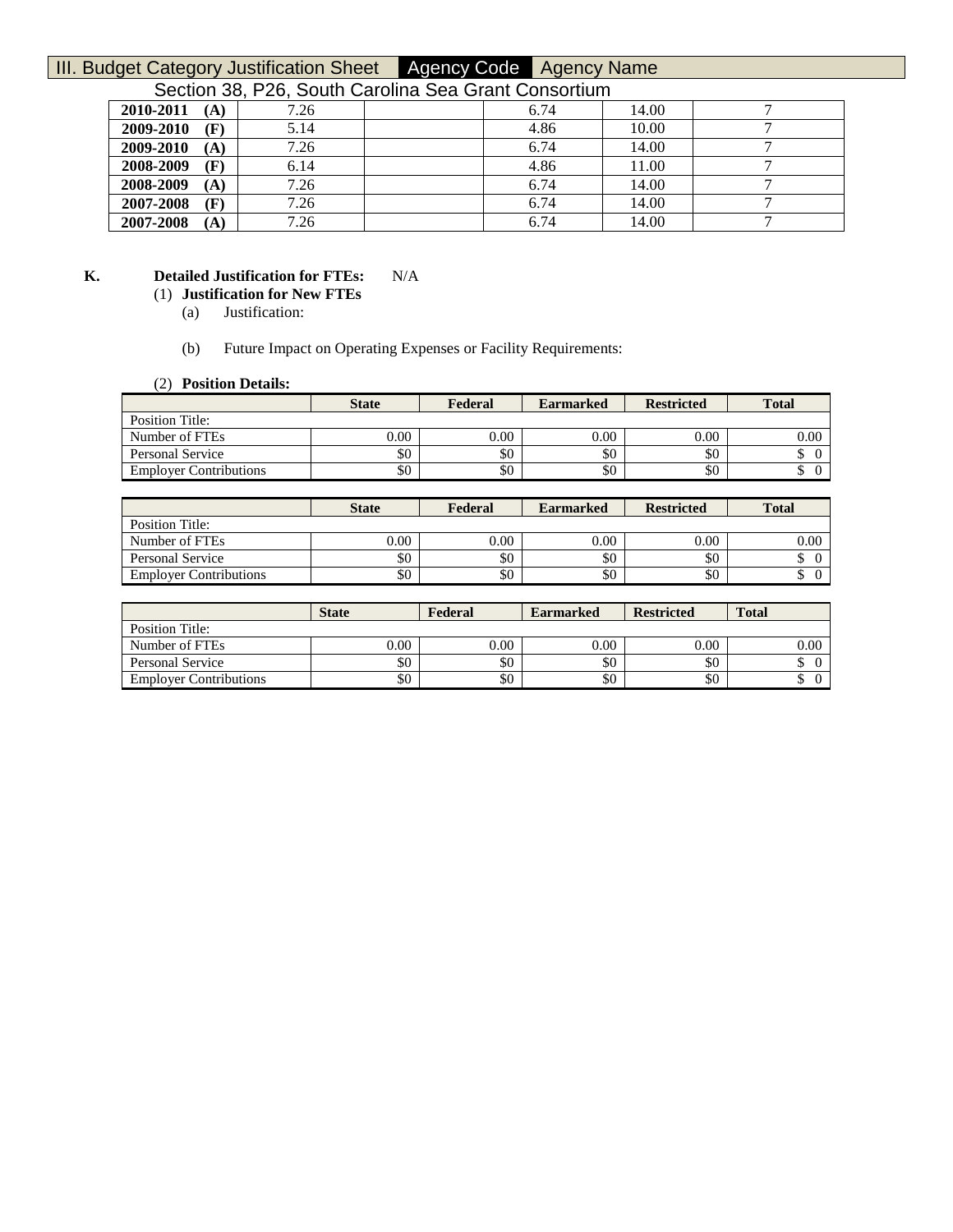|    |                      | IV. Capital/Non-Recurring Appropriations Request | Agency Code Agency Name |
|----|----------------------|--------------------------------------------------|-------------------------|
|    |                      | P26, South Carolina Sea Grant Consortium         |                         |
| А. | <b>Project Name:</b> | N/A                                              |                         |

- **B. Project Approval:**
- **C. Statement of Need:**

## **D. Agency Activity Number and Name:**

Note: If more than one activity maps to this project provide all activity numbers, names, and approximate funding amounts.

| Activity<br><b>Number</b> | <b>Activity Name</b> | <b>State Non-</b><br>Recurring<br><b>Funds</b> | <b>State</b><br>Recurring<br><b>Funds</b> | Federal<br><b>Funds</b> | Other<br><b>Funds</b> | <b>Total Funds</b> |
|---------------------------|----------------------|------------------------------------------------|-------------------------------------------|-------------------------|-----------------------|--------------------|
|                           |                      |                                                |                                           |                         |                       | \$0                |
|                           |                      |                                                |                                           |                         |                       | \$0                |
|                           |                      |                                                |                                           |                         |                       | \$0                |
|                           |                      |                                                |                                           |                         |                       | \$0                |
|                           |                      |                                                |                                           |                         |                       | \$0                |

## **E. Project Description:**

Note: In addition to a basic description, include whether or not this is a capital or non-capital project. If non-capital, explain how this non-recurring appropriation will be spent on non-recurring activities.

### **F. Funding**

Total New Request: \_\_\_\_\_\_\_\_\_\_\_\_\_\_ Previously Approved Funds: \_\_\_\_\_\_\_\_\_\_\_\_\_ Expenditures to Date: \_\_\_\_

Identify the source(s) of funds for this appropriation (general fund, surplus, federal funding, local match, etc.):

### **G. Justification for additional future operating costs:**

Will additional annual operating costs be absorbed into your existing budget? If so, what resources will lose funding to facilitate this?

If not, will additional funds be needed in the future?

Identify the source of additional funds:

Detail the lifecycle cost of the funded project below

| Year | Capital | Operating | Total | State;    | General;  | Federal | Other       | Use of             | Additional  |
|------|---------|-----------|-------|-----------|-----------|---------|-------------|--------------------|-------------|
|      |         |           |       | Non-      | Recurring |         | (Earmarked/ | <b>Current FTE</b> | <b>FTEs</b> |
|      |         |           |       | Recurring |           |         | Restricted) |                    | needed      |
|      |         |           |       |           |           |         |             |                    |             |
|      |         |           |       |           |           |         |             |                    |             |
|      |         |           |       |           |           |         |             |                    |             |
| 4    |         |           |       |           |           |         |             |                    |             |
|      |         |           |       |           |           |         |             |                    |             |
| $6+$ |         |           |       |           |           |         |             |                    |             |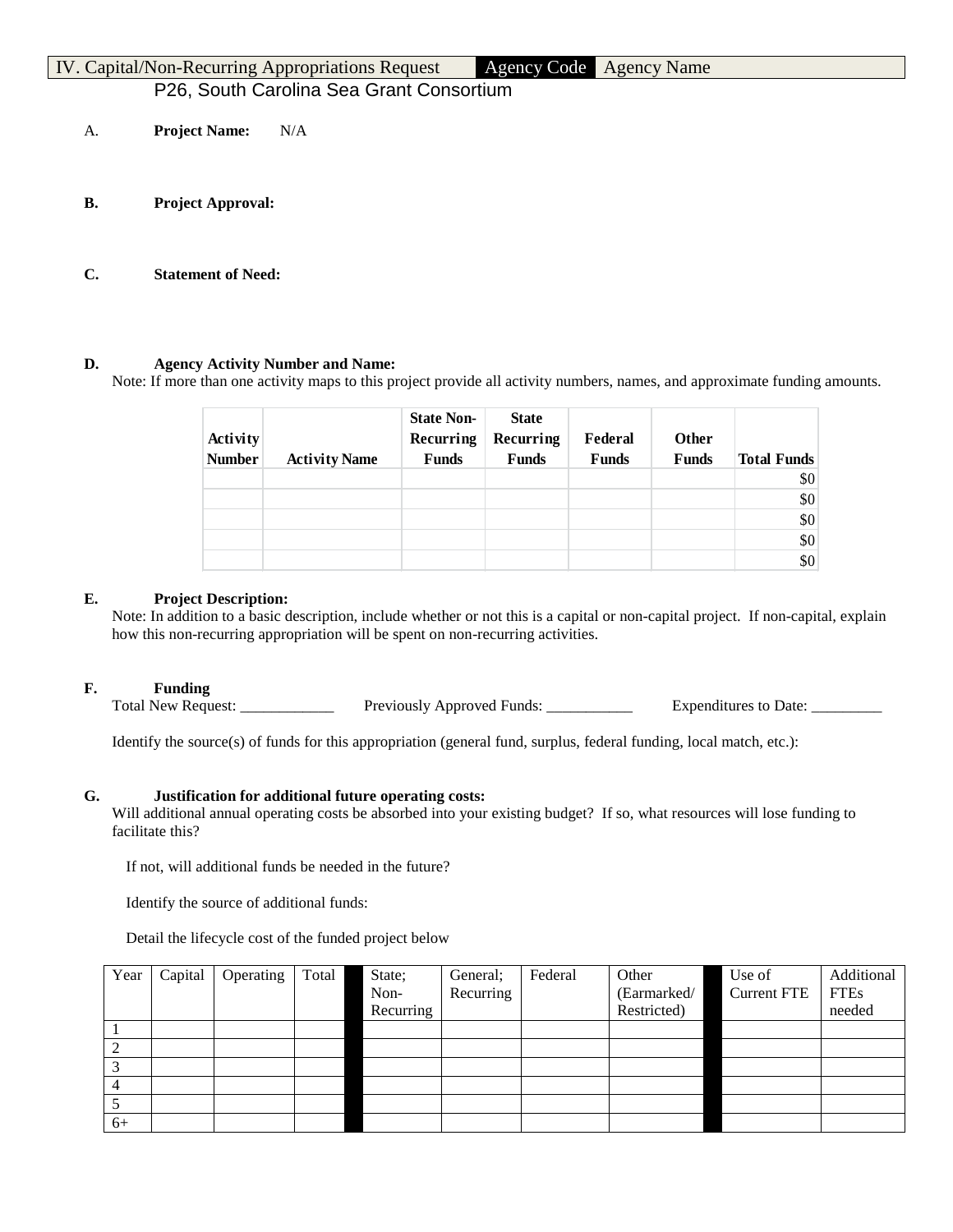# Section 38, P26, South Carolina Sea Grant Consortium

Code

# **A. Proviso Number**

Using the renumbered 2012-13 proviso base provided on the OSB website indicate the proviso number *(If new indicate "New #1","New #2", etc.)*:

Proviso number 38.1

# **B. Appropriation**

Related budget category, program, or non-recurring request (*Leave blank if not associated with funding priority)*:

I. Administration

## **C. Agency Interest**

Is this proviso agency-specific, a general proviso that affects the agency, or a proviso from another agency's section that has had consequences?

Proviso is agency-specific

## **D. Action**

*(*Indicate Keep, Amend, Delete, or Add):

 $\blacksquare$  Keep

# **E. Title**

Descriptive Proviso Title:

■ SGC: Publications revenue

## **F. Summary**

Summary of Existing or New Proviso:

 "Funds generated by the sale of pamphlets, books, and other promotional materials, the production of which has been paid for by non-state funding, may be deposited in a special account by the consortium and utilized as other funds for the purchase of additional pamphlets, books, and other promotional materials for distribution to the public."

# **G. Explanation of Amendment to/or Deletion of Existing Proviso**

(If request to delete proviso is due to codification, note the section of the Code of Laws where the language has been codified):

 $\blacksquare$  N/A

### **H. Explanation of how this proviso directs the expenditure or appropriation of funds, and why this direction is necessary**

This proviso does not direct the expenditure or appropriation of state or federal funds.

# **I. Justification**

- Refer to the instructions for the correct question to answer in this space, based on the action you selected
- The Consortium request that the proviso be kept as it is presently stated. Consortium staff are working with legislative budget-writers to have this proviso codified in this upcoming session.

### **J. Fiscal Impact (Include impact on each source of funds – state, federal, and other)**

 There is no fiscal impact on the general Fund or on agency Other Funds as funds raised via this proviso are being paid by members of the general public who are interested in purchasing publications and other promotional products produced by the Consortium. The agency raises approximately \$2,000 to \$3,000 per year, which is used to re-publish/reproduce materials that have been sold to replenish stocks of those materials.

# **K. Text of New Proviso with Underline or Entire Existing Proviso Text with Strikeover and Underline**

*(INSERT PROVISO FROM FY 2012-13 RENUMBERED PROVISO BASE HERE)*

N/A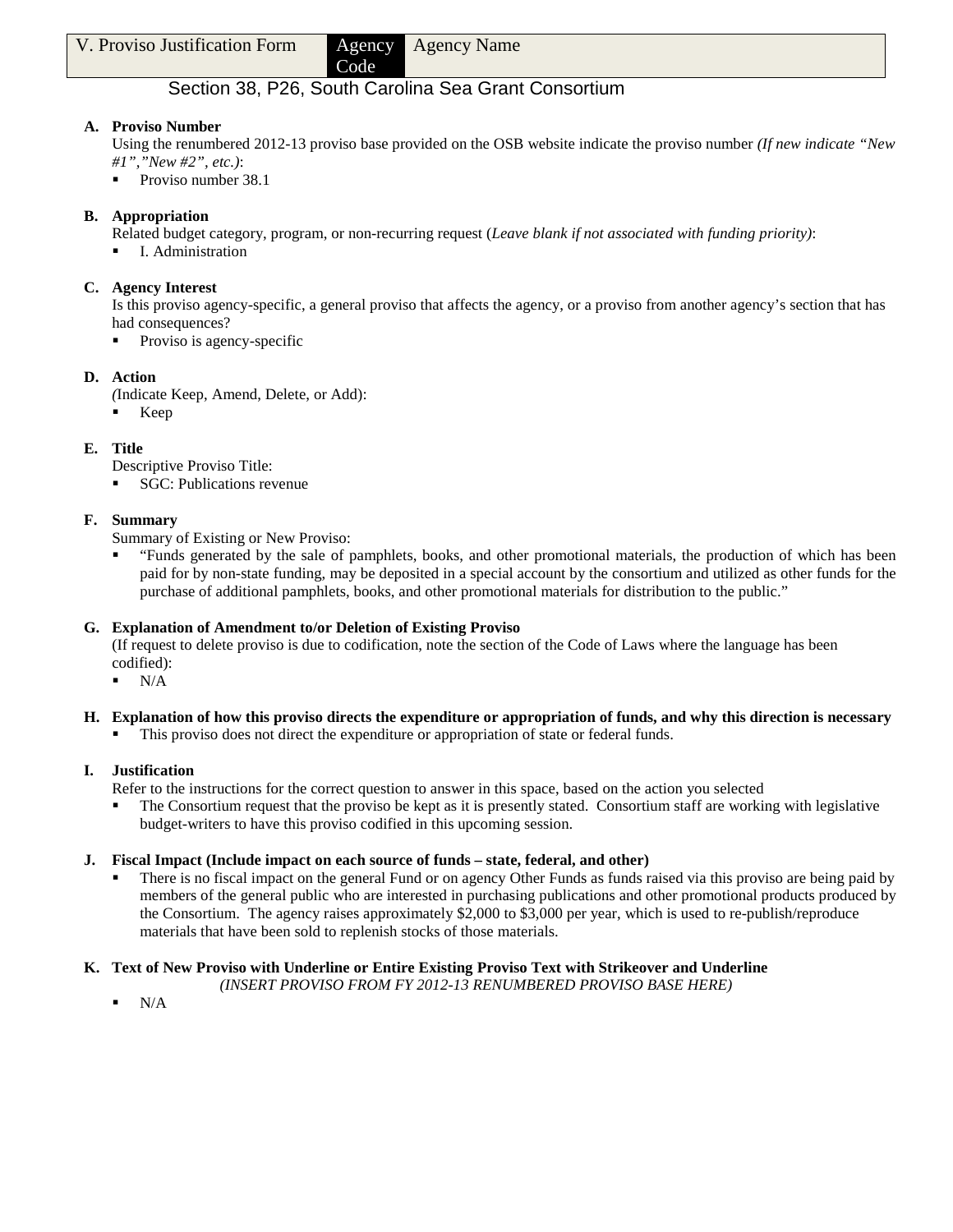|                                  | FY 2012-13 Agency Budget Request            | P <sub>26</sub>           |                                |                          | <b>Agency Name</b>                                     |  |  |
|----------------------------------|---------------------------------------------|---------------------------|--------------------------------|--------------------------|--------------------------------------------------------|--|--|
|                                  |                                             | S.C. Sea Grant Consortium |                                |                          |                                                        |  |  |
| <b>Federal Aid Justification</b> |                                             |                           | NA09NMF4540138 (Current Award) |                          |                                                        |  |  |
| Summary                          |                                             |                           |                                |                          |                                                        |  |  |
| Award Title                      | Testing of Fisheries Stock Assessment Tools |                           |                                |                          |                                                        |  |  |
| CFDA Number/Title                | (XX.XXX) Other CFDA                         |                           |                                | If "Other", identify:    | 11.454                                                 |  |  |
| Award Number (Federal)           | NA09NMF4540138<br>(Current Award)           | <b>Start Date</b>         | 09/01/10                       | <b>Federal Agency</b>    | Department of Commerce (13)                            |  |  |
| Award Number (State)             | N/A                                         | End Date                  | 08/31/12                       | <b>Federal Subagency</b> | National Oceanic and Atmospheric Administration (1330) |  |  |
| <b>Award Period</b>              | One-Time                                    |                           |                                | If "Other", explain:     |                                                        |  |  |
|                                  |                                             |                           |                                |                          |                                                        |  |  |

#### **Financial**

entities, and how will funds be distributed?

| <b>Total Award Amount</b>                                                  | 50,147.00                                                            | Amount Available in FY 2012-13 |                                                                                                                                                                                           | (approximately) $\frac{1}{2}$ | 25,000.00                                                                                                                                       |  |
|----------------------------------------------------------------------------|----------------------------------------------------------------------|--------------------------------|-------------------------------------------------------------------------------------------------------------------------------------------------------------------------------------------|-------------------------------|-------------------------------------------------------------------------------------------------------------------------------------------------|--|
| State Match Required?                                                      | <b>No</b>                                                            |                                | If "Yes", describe, and provide SAP Fund Number(s) of funding sources                                                                                                                     |                               |                                                                                                                                                 |  |
| Local Match Required?                                                      | <b>No</b>                                                            | If "Yes", describe             |                                                                                                                                                                                           |                               |                                                                                                                                                 |  |
| Assistance Type                                                            | Cooperative Agreement                                                | If "Other", explain            |                                                                                                                                                                                           |                               |                                                                                                                                                 |  |
| Is administrative and/or indirect cost recovery permitted? If so, explain: |                                                                      |                                | The Consortium has a policy of securing a small portion of these grants to partially cover administrative and grants management responsibilities<br>for these competitive project grants. |                               |                                                                                                                                                 |  |
|                                                                            | Will funds be passed-through to other entities? If so, what types of |                                |                                                                                                                                                                                           |                               | The majority of funding that is received by the Consortium is sub-awarded to faculty, staff, and students of Consortium-member institutions and |  |

other organizations that seek funding support through the successful submission of competitive research and outreach projects.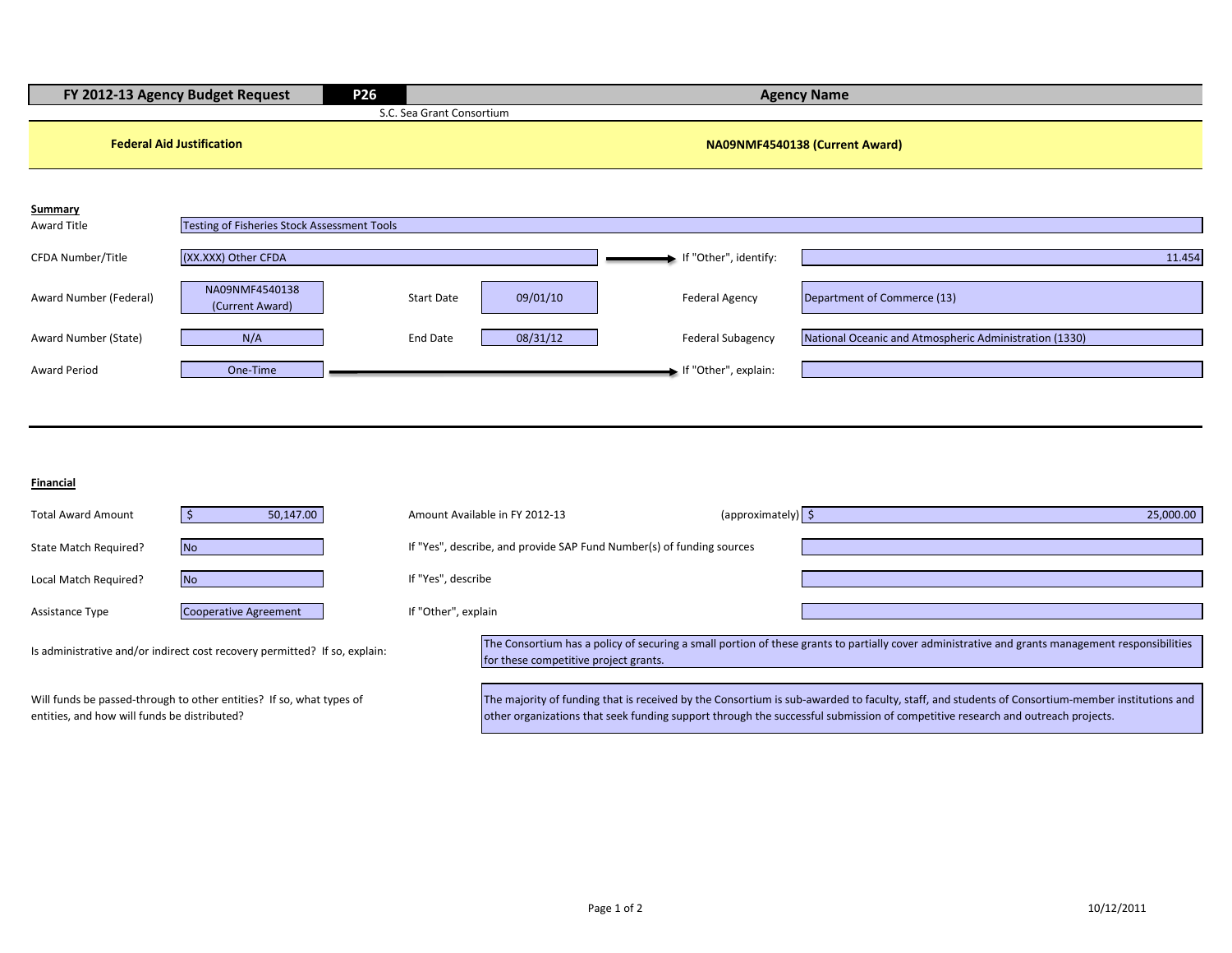| FY 2012-13 Agency Budget Request | P26                            | <b>Agency Name</b> |  |  |  |  |  |
|----------------------------------|--------------------------------|--------------------|--|--|--|--|--|
|                                  | ∴ Sea Grant Consortium<br>いし・い |                    |  |  |  |  |  |
|                                  |                                |                    |  |  |  |  |  |

**Federal Aid Justification NA09NMF4540138 (Current Award)** 

**Questions**

How is the use of these funds essential to your agency's mission?

Managing the Sea Grant Program for the State of South Carolina is the Consortium's primary mission, as stated in its authorizing legislation; to wit "The principal purpose of the consortium is to provide a mechanism for th and management of the Sea Grant Program for South Carolina and adjacent regions that share a common environment and resource heritage" and "The consortium serves to support, improve, and share research, education, training and advisory services in fields related to ocean and coastal resources. " The director is authorized to "prepare consortium proposals to be submitted to interested agencies."

What budgetary, compliance, and programmatic obligations will the state incur (now or in the future) through the receipt of these funds?

The Consortium must adhere to program and project management requirements as they relate to grants and contracts, found principally in OMB Circulars A-87 and A-133 and relevant federal register provisions, and requirements NOAA related to overall performance and accountability. The latter has taken up more time and effort recently due to an increased emphasis on accountability and performance by the federal government.

What outcome and/or performance measures will you track and/or report on in association with this award?

The Consortium will track the performance of the Principal Investigators, who are responsible for performing the tasks and activities as put forth in their proposals, and for reporting on those tasks to the Consortium mana who assess project performance. The specific tasks, activities, expected outcomes, and products are different for each project funded.

What is the name and title of the individual in your agency who is responsible for the success of this program?

Amber Von Harten, Marine Fisheries Extension Specialist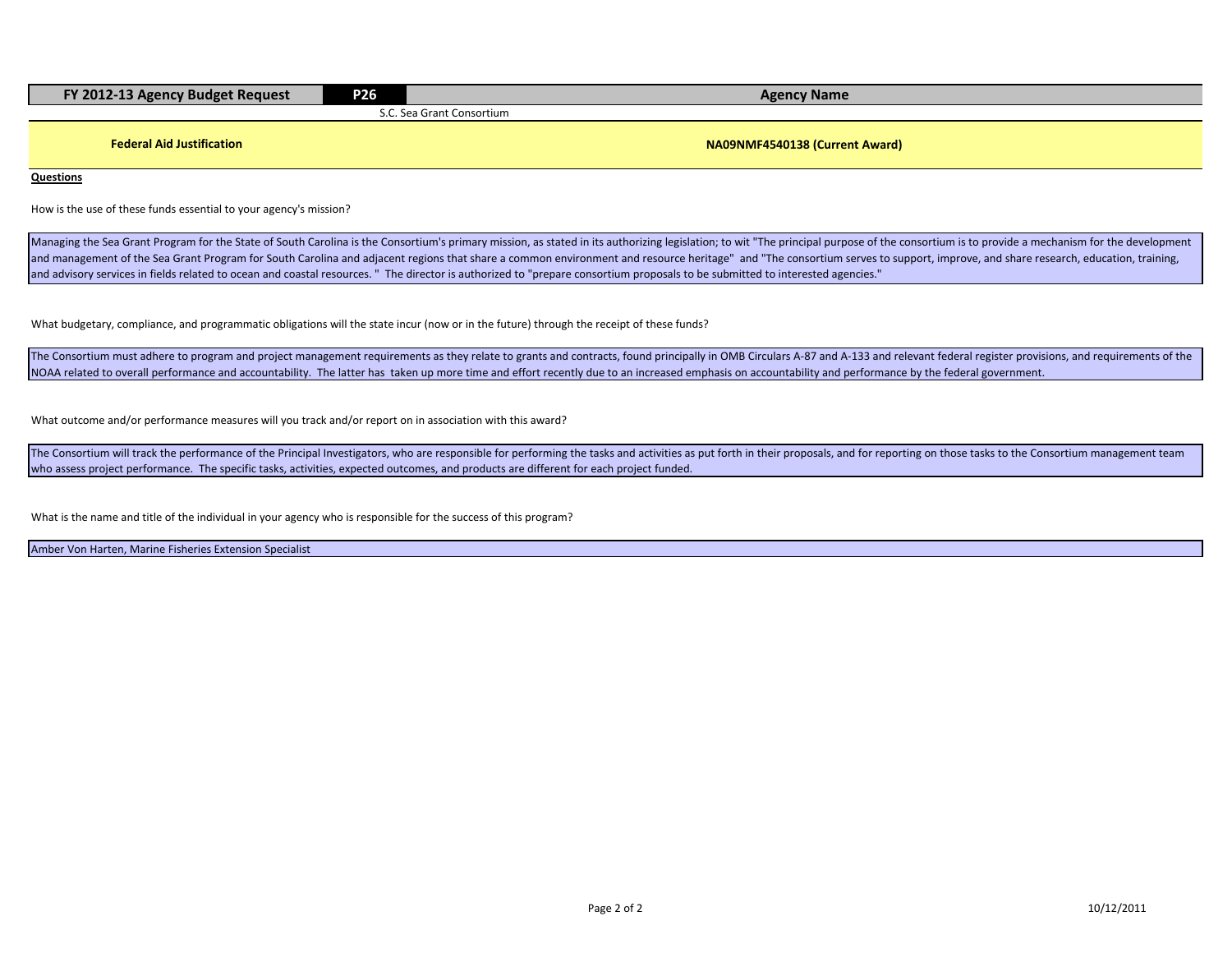| FY 2012-13 Agency Budget Request | <b>P26</b> | <b>Agency Name</b>                                                                                                                                           |
|----------------------------------|------------|--------------------------------------------------------------------------------------------------------------------------------------------------------------|
|                                  |            | South Carolina Sea Grant Consortium                                                                                                                          |
| <b>Federal Aid Justification</b> |            | NA06OAR4170015 (Current Year); NA06OAR4170212 (Current Year); NA11OAR4170012 (Current Year); NA09OAR4170216 (Current Year);<br>NA10OAR4170073 (Current Year) |
|                                  |            |                                                                                                                                                              |

| Summary<br>Award Title | National Sea Grant College Program Support                                                                                                                                     |            |                                           |                          |                                                        |
|------------------------|--------------------------------------------------------------------------------------------------------------------------------------------------------------------------------|------------|-------------------------------------------|--------------------------|--------------------------------------------------------|
| CFDA Number/Title      | (XX.XXX) Other CFDA                                                                                                                                                            |            |                                           | If "Other", identify:    | 11.417                                                 |
| Award Number (Federal) | NA06OAR4170015 (Current<br>Year); NA06OAR4170212<br>(Current Year);<br>NA11OAR4170012 (Current<br>Year); NA09OAR4170216<br>(Current Year);<br>NA10OAR4170073 (Current<br>Year) | Start Date | Various (starting in<br>February 1, 2006) | <b>Federal Agency</b>    | Department of Commerce (13)                            |
| Award Number (State)   | N/A                                                                                                                                                                            | End Date   | Various                                   | <b>Federal Subagency</b> | National Oceanic and Atmospheric Administration (1330) |
| <b>Award Period</b>    | Continuing                                                                                                                                                                     |            |                                           | If "Other", explain:     |                                                        |

**Financial**

| <b>Total Awards Amount</b> | \$8,640,330                                                                | Amount Available in FY 2012-13                                        | $\text{(estimate)}$ | 2,200,000.00                                                                                                                                                                                                                                                                                                                                     |
|----------------------------|----------------------------------------------------------------------------|-----------------------------------------------------------------------|---------------------|--------------------------------------------------------------------------------------------------------------------------------------------------------------------------------------------------------------------------------------------------------------------------------------------------------------------------------------------------|
| State Match Required?      | <b>Yes</b>                                                                 | If "Yes", describe, and provide SAP Fund Number(s) of funding sources |                     | The Consortium uses a significant portion of its recurring state appropriation to<br>meet the required 50% match (\$1 non-federal to \$2 federal). In addition, the<br>sub-awardee institutions provide a 50% match on all projects and programs that<br>are funded through the Consortium with Sea Grant funds. SAP number is state<br>10010000 |
| Local Match Required?      | <b>No</b>                                                                  | If "Yes". describe                                                    |                     | N/A                                                                                                                                                                                                                                                                                                                                              |
| <b>Assistance Type</b>     | <b>Project Grant</b>                                                       | If "Other", explain                                                   |                     |                                                                                                                                                                                                                                                                                                                                                  |
|                            | Is administrative and/or indirect cost recovery permitted? If so, explain: | education                                                             |                     | Some administrative support is provided by the National Sea Grant College Program, for program management, extension, communications, and                                                                                                                                                                                                        |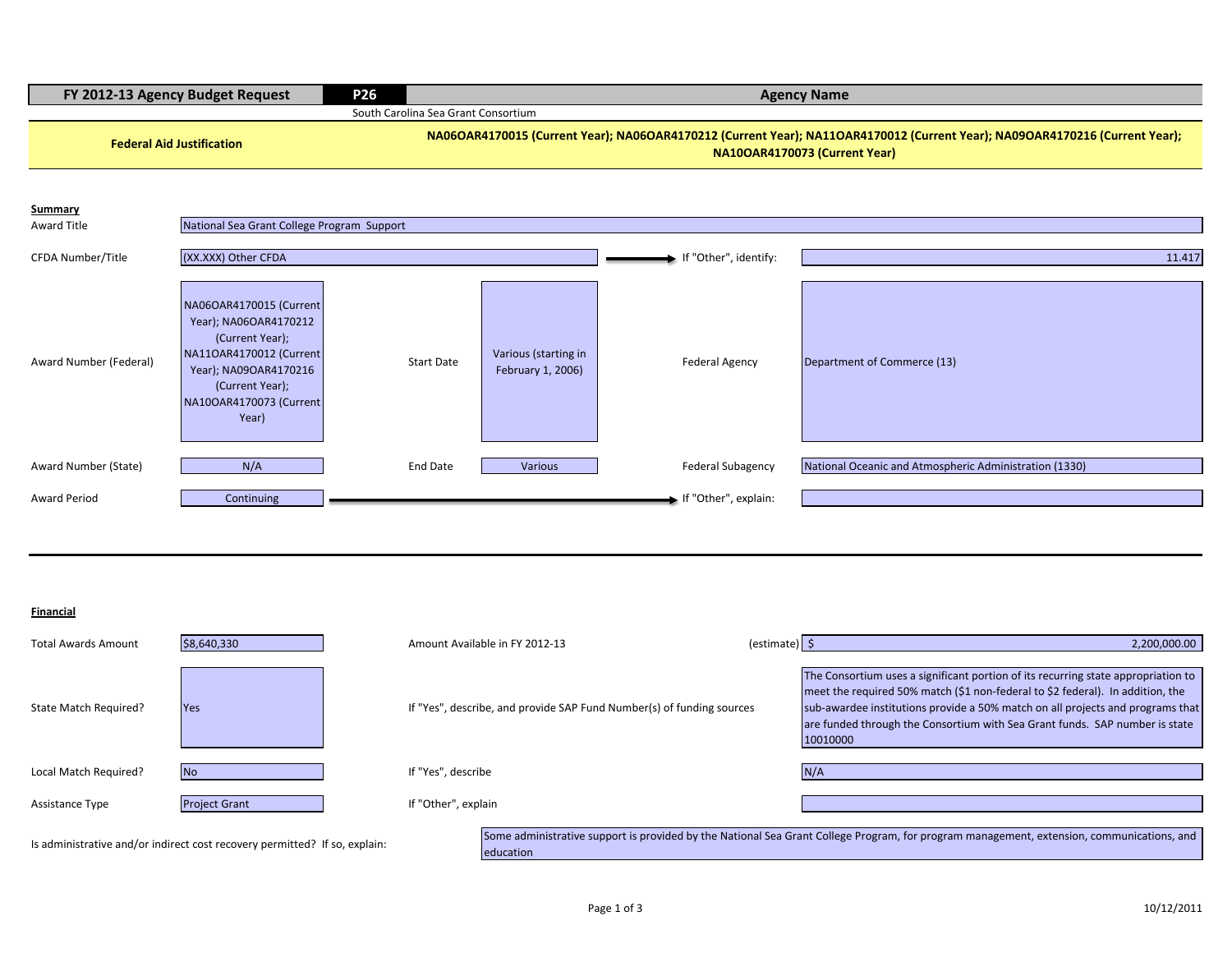| FY 2012-13 Agency Budget Request                                                                                     | <b>P26</b> | <b>Agency Name</b>                                                                                                                                                                                                                                                                                                                                                           |  |  |  |  |
|----------------------------------------------------------------------------------------------------------------------|------------|------------------------------------------------------------------------------------------------------------------------------------------------------------------------------------------------------------------------------------------------------------------------------------------------------------------------------------------------------------------------------|--|--|--|--|
| South Carolina Sea Grant Consortium                                                                                  |            |                                                                                                                                                                                                                                                                                                                                                                              |  |  |  |  |
| <b>Federal Aid Justification</b>                                                                                     |            | NA06OAR4170015 (Current Year); NA06OAR4170212 (Current Year); NA11OAR4170012 (Current Year); NA09OAR4170216 (Current Year);<br>NA10OAR4170073 (Current Year)                                                                                                                                                                                                                 |  |  |  |  |
| Will funds be passed-through to other entities? If so, what types of<br>entities, and how will funds be distributed? |            | A good portion of funding that is received by the Consortium is sub-awarded to faculty and staff of Consortium-member institutions and other<br>organizations that seek funding support through the successful submission of competitive Sea Grant research and outreach proposals. The<br>Consortium makes some 20-25 sub-awards per year for Sea Grant-supported projects. |  |  |  |  |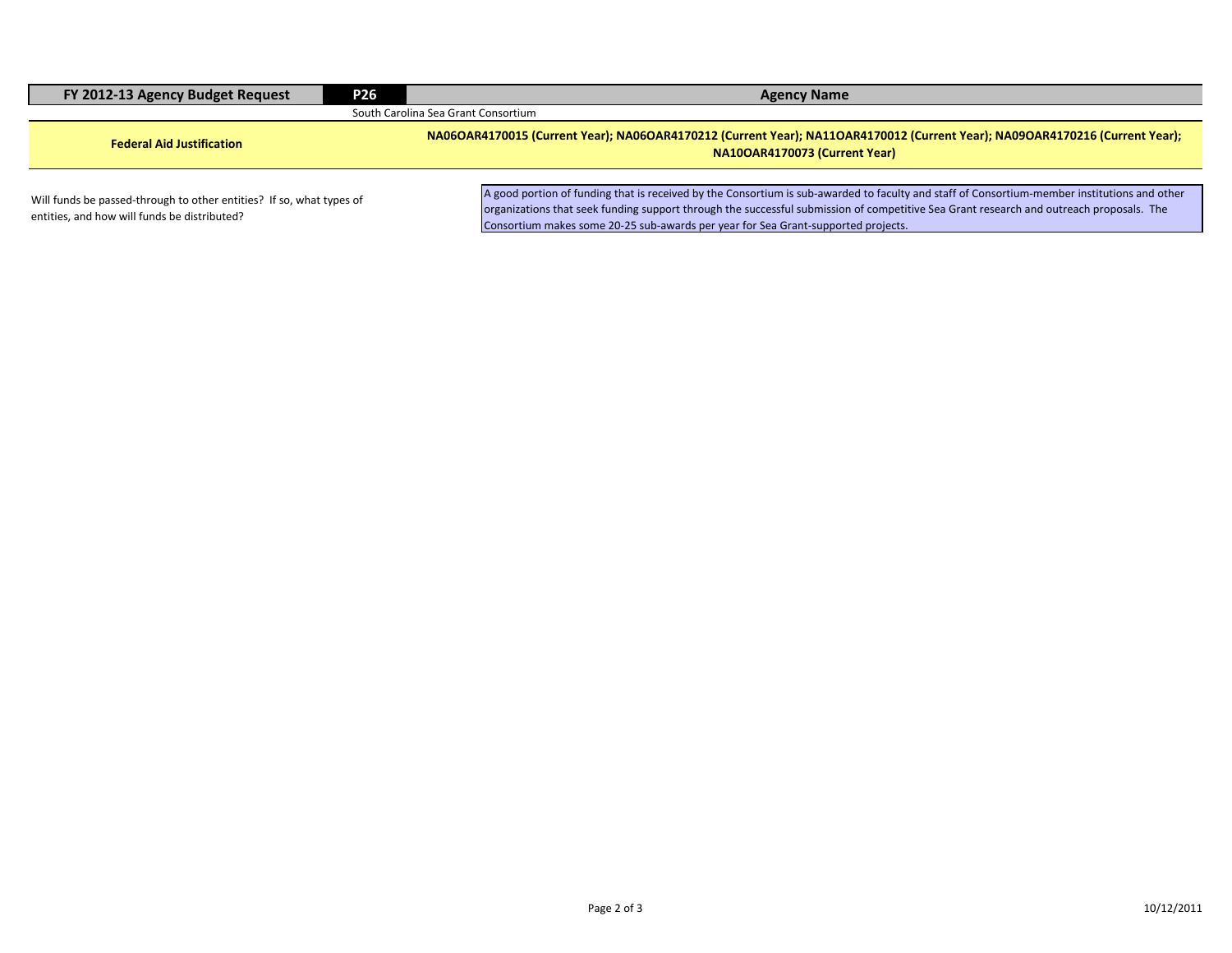| FY 2012-13 Agency Budget Request | <b>P26</b> | <b>Agency Name</b>                                                                                                                                           |  |  |  |  |  |
|----------------------------------|------------|--------------------------------------------------------------------------------------------------------------------------------------------------------------|--|--|--|--|--|
|                                  |            | South Carolina Sea Grant Consortium                                                                                                                          |  |  |  |  |  |
| <b>Federal Aid Justification</b> |            | NA06OAR4170015 (Current Year); NA06OAR4170212 (Current Year); NA11OAR4170012 (Current Year); NA09OAR4170216 (Current Year);<br>NA10OAR4170073 (Current Year) |  |  |  |  |  |
| <b>Questions</b>                 |            |                                                                                                                                                              |  |  |  |  |  |

How is the use of these funds essential to your agency's mission?

Managing the Sea Grant Program for the State of South Carolina is the Consortium's primary mission, as stated in its authorizing legislation; to wit "The principal purpose of the consortium is to provide a mechanism for th and management of the Sea Grant Program for South Carolina and adjacent regions that share a common environment and resource heritage."

What budgetary, compliance, and programmatic obligations will the state incur (now or in the future) through the receipt of these funds?

The Consortium must adhere to program and project management requirements as they relate to grants and contracts, found principally in OMB Circulars A-87 and A-133 and relevant federal register provisions, and requirements National Sea Grant College Program related to overall performance and accountability. The latter has taken up more time and effort recently due to an increased emphasis on accountability and performance by the federal gove

What outcome and/or performance measures will you track and/or report on in association with this award?

The Consortium tracks a great number of performance measures and metrics that are too numerous to include within this section of our budget submission. This information (the measures and targets) can be found in the Consor Strategic and Implementation Plan (http://www.scseagrant.org/SeaGrant/ and click on the plan), and the actual metrics can be found in the National Sea Grant College Program's PIER (Planning, Implementation, Evaluation Reso database and in the Consortium's State Accountability Report. The Consortium also monitors 30 Agency Management Performance Measures; metrics for these measures from 2003-2011 can also be found in the Consortium's 2010-11 State Accountability Report.

What is the name and title of the individual in your agency who is responsible for the success of this program?

M. Richard DeVoe, Executive Director (who is the Principal Investigator on all Sea Grant awards)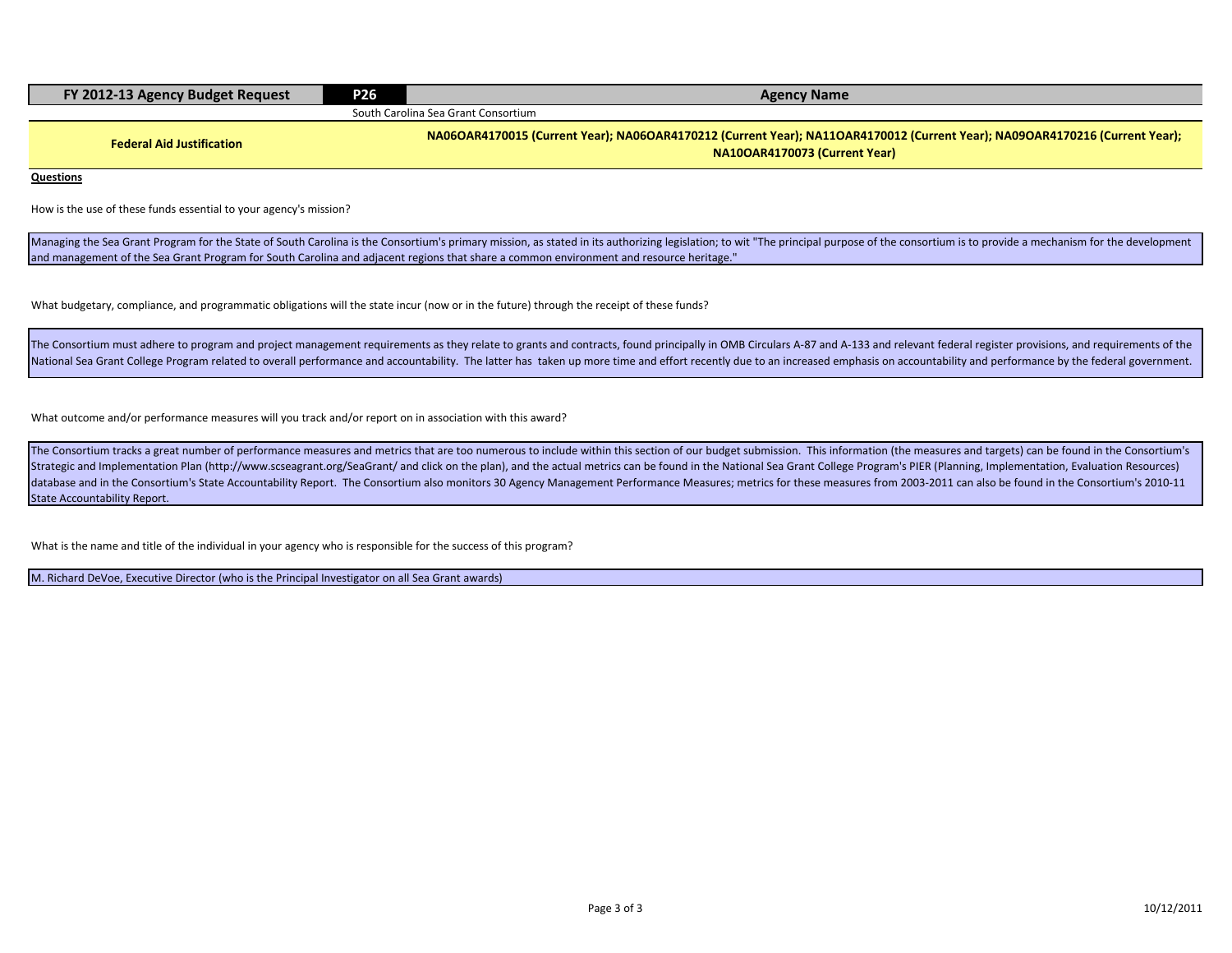| P <sub>26</sub><br>FY 2012-13 Agency Budget Request |                                                                            |                           | <b>Agency Name</b>                    |                                                                       |                                                                                                                                                                                                                                                                           |  |
|-----------------------------------------------------|----------------------------------------------------------------------------|---------------------------|---------------------------------------|-----------------------------------------------------------------------|---------------------------------------------------------------------------------------------------------------------------------------------------------------------------------------------------------------------------------------------------------------------------|--|
|                                                     |                                                                            | S.C. Sea Grant Consortium |                                       |                                                                       |                                                                                                                                                                                                                                                                           |  |
| <b>Federal Aid Justification</b>                    |                                                                            |                           |                                       |                                                                       | NA06NOS4190617 (Current Year); PO#31782/11-1871 (NOAA via SCDHEC)                                                                                                                                                                                                         |  |
| <b>Summary</b><br><b>Award Title</b>                | National Coastal Ocean Science Studies                                     |                           |                                       |                                                                       |                                                                                                                                                                                                                                                                           |  |
|                                                     |                                                                            |                           |                                       |                                                                       |                                                                                                                                                                                                                                                                           |  |
| CFDA Number/Title                                   | (XX.XXX) Other CFDA                                                        |                           |                                       | If "Other", identify:                                                 | 11.419                                                                                                                                                                                                                                                                    |  |
| Award Number (Federal)                              | NA06NOS4190617 (Current<br>Year); PO#31782/11-1871<br>(NOAA via SCDHEC)    | <b>Start Date</b>         | 09/15/10                              | <b>Federal Agency</b>                                                 | Department of Commerce (13)                                                                                                                                                                                                                                               |  |
| Award Number (State)                                | N/A                                                                        | <b>End Date</b>           | 09/14/11                              | <b>Federal Subagency</b>                                              | National Oceanic and Atmospheric Administration (1330)                                                                                                                                                                                                                    |  |
| <b>Award Period</b>                                 | <b>Periodic Renewal</b>                                                    |                           |                                       | If "Other", explain:                                                  |                                                                                                                                                                                                                                                                           |  |
|                                                     |                                                                            |                           |                                       |                                                                       |                                                                                                                                                                                                                                                                           |  |
|                                                     |                                                                            |                           |                                       |                                                                       |                                                                                                                                                                                                                                                                           |  |
| Financial                                           |                                                                            |                           |                                       |                                                                       |                                                                                                                                                                                                                                                                           |  |
| <b>Total Awards Amount</b>                          | $\vert$ \$<br>109,918.00                                                   |                           | Amount Available in FY 2012-13        | (estimate) $\frac{1}{5}$                                              | 500,000.00                                                                                                                                                                                                                                                                |  |
| State Match Required?                               | <b>No</b>                                                                  |                           |                                       | If "Yes", describe, and provide SAP Fund Number(s) of funding sources |                                                                                                                                                                                                                                                                           |  |
| Local Match Required?                               | <b>No</b>                                                                  | If "Yes", describe        |                                       |                                                                       |                                                                                                                                                                                                                                                                           |  |
| Assistance Type                                     | <b>Project Grant</b>                                                       | If "Other", explain       |                                       |                                                                       |                                                                                                                                                                                                                                                                           |  |
|                                                     | Is administrative and/or indirect cost recovery permitted? If so, explain: |                           | for these competitive project grants. |                                                                       | The Consortium has a policy of securing a small portion of these grants to partially cover administrative and grants management responsibilities                                                                                                                          |  |
| entities, and how will funds be distributed?        | Will funds be passed-through to other entities? If so, what types of       |                           |                                       |                                                                       | A good portion of funding that is received by the Consortium is sub-awarded to faculty and staff of Consortium-member institutions and other<br>organizations that seek funding support through the successful submission of competitive research and outreach proposals. |  |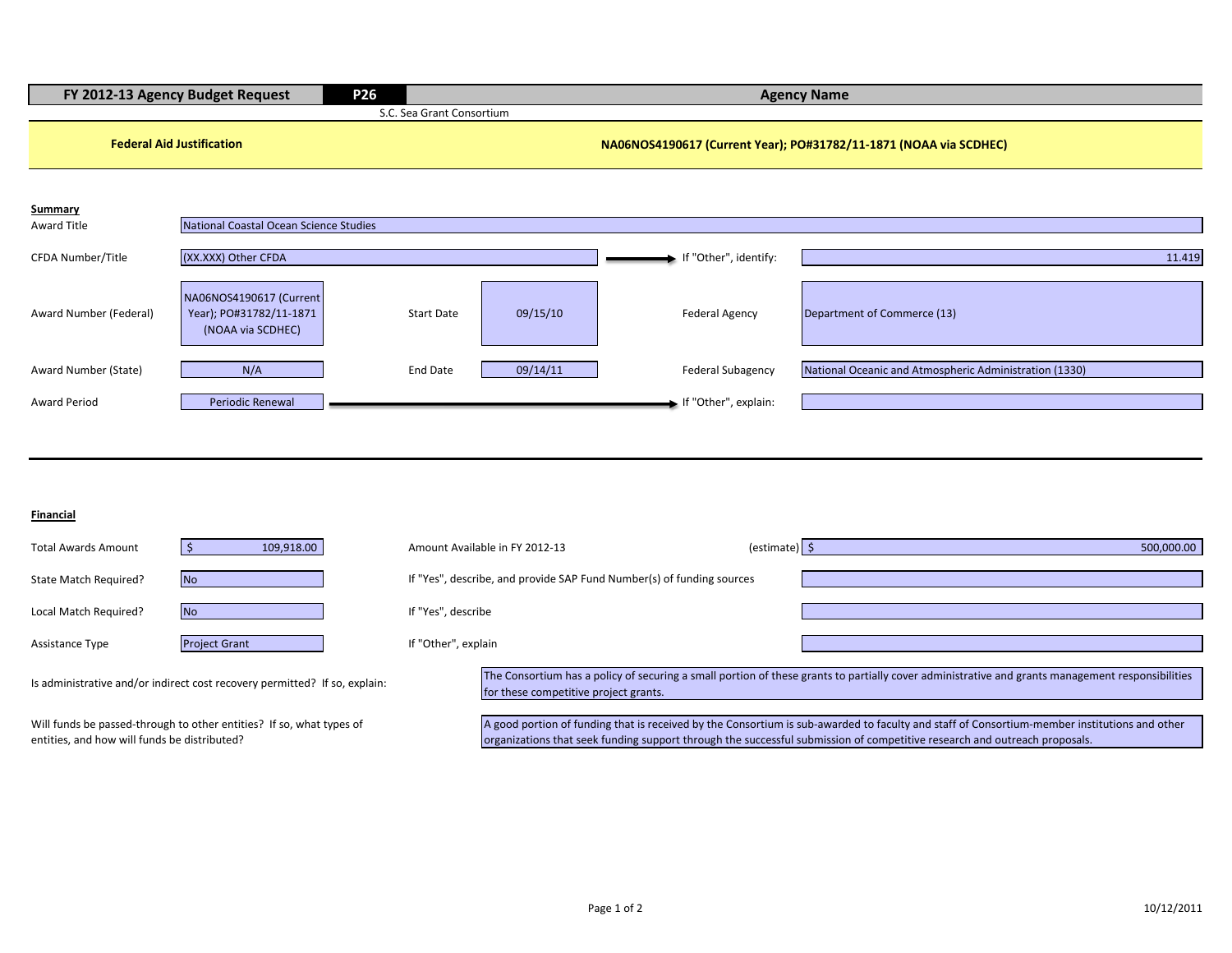| FY 2012-13 Agency Budget Request | P <sub>26</sub> | <b>Agency Name</b>         |  |  |  |
|----------------------------------|-----------------|----------------------------|--|--|--|
|                                  |                 | C. Sea Grant Consortium. د |  |  |  |
|                                  |                 |                            |  |  |  |

**Federal Aid Justification NA06NOS4190617 (Current Year); PO#31782/11-1871 (NOAA via SCDHEC)**

**Questions**

How is the use of these funds essential to your agency's mission?

Managing the Sea Grant Program for the State of South Carolina is the Consortium's primary mission, as stated in its authorizing legislation; and "The consortium serves to support, improve, and share research, education, t advisory services in fields related to ocean and coastal resources. " The director is authorized to "prepare consortium proposals to be submitted to interested agencies."

What budgetary, compliance, and programmatic obligations will the state incur (now or in the future) through the receipt of these funds?

The Consortium must adhere to program and project management requirements as they relate to grants and contracts, found principally in OMB Circulars A-87 and A-133 and relevant federal register provisions, and requirements NOAA related to overall performance and accountability. The latter has taken up more time and effort recently due to an increased emphasis on accountability and performance by the federal government.

What outcome and/or performance measures will you track and/or report on in association with this award?

The Consortium will track the performance of the Principal Investigators, who are responsible for performing the tasks and activities as put forth in their proposals, and for reporting on those tasks to the Consortium mana who assess project performance. The specific tasks, activities, expected outcomes, and products are different for each project funded.

What is the name and title of the individual in your agency who is responsible for the success of this program?

Denise Sanger, Ph.D., Assistant Director for Research and Program Development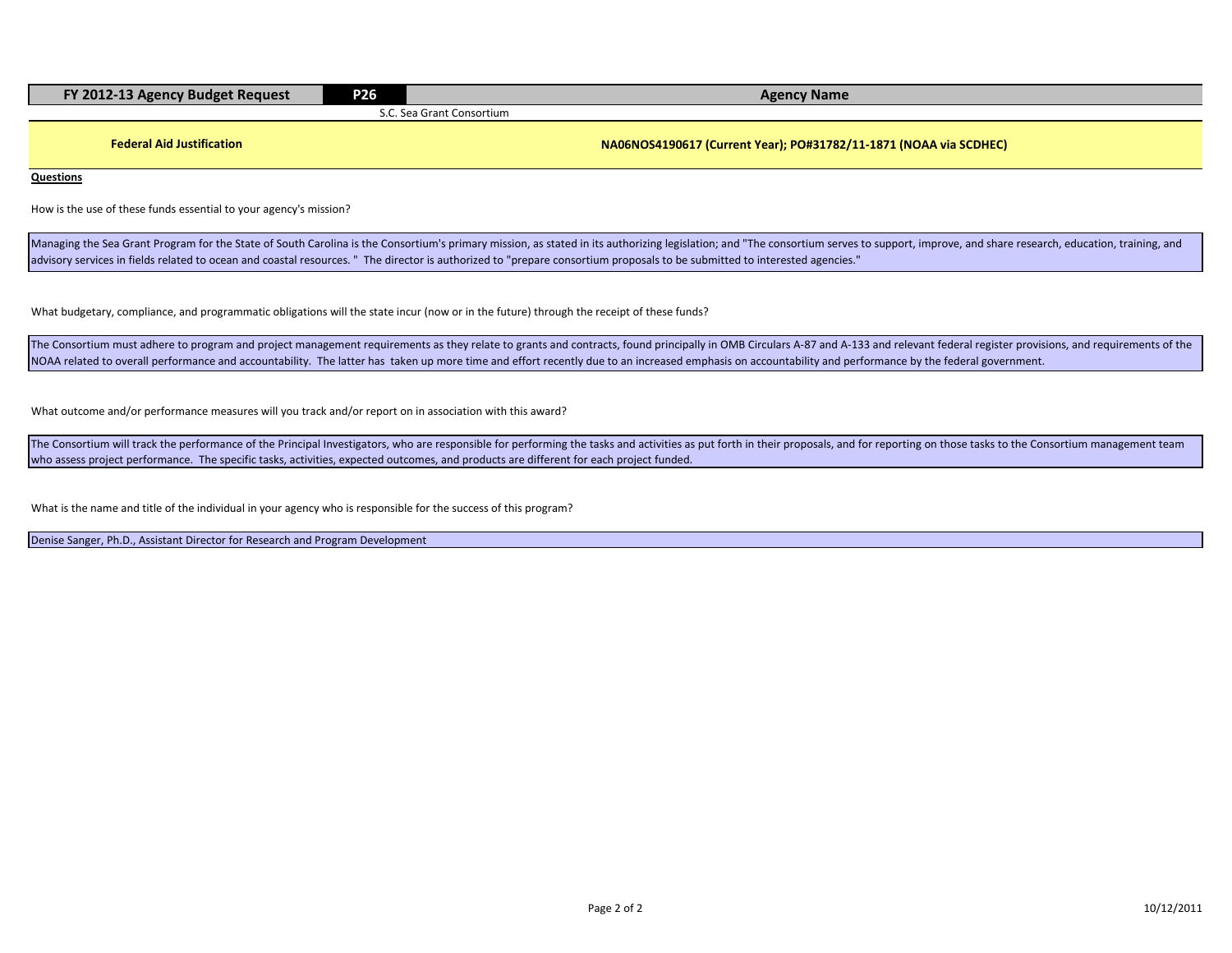| FY 2012-13 Agency Budget Request                                           |                                                                                     | P <sub>26</sub>           | <b>Agency Name</b>                                                                                                                                                                        |                                                                       |                                                                                                                                              |  |  |  |
|----------------------------------------------------------------------------|-------------------------------------------------------------------------------------|---------------------------|-------------------------------------------------------------------------------------------------------------------------------------------------------------------------------------------|-----------------------------------------------------------------------|----------------------------------------------------------------------------------------------------------------------------------------------|--|--|--|
|                                                                            |                                                                                     | S.C. Sea Grant Consortium |                                                                                                                                                                                           |                                                                       |                                                                                                                                              |  |  |  |
|                                                                            | <b>Federal Aid Justification</b>                                                    |                           | NA08OAR4310715 (Current Year) NA09OAR4310151 (Current Year)                                                                                                                               |                                                                       |                                                                                                                                              |  |  |  |
|                                                                            |                                                                                     |                           |                                                                                                                                                                                           |                                                                       |                                                                                                                                              |  |  |  |
| Summary                                                                    |                                                                                     |                           |                                                                                                                                                                                           |                                                                       |                                                                                                                                              |  |  |  |
| <b>Award Title</b>                                                         | Sea Level Rise, Salt-Water Intrusion, Drought, and Climate Studies in the Carolinas |                           |                                                                                                                                                                                           |                                                                       |                                                                                                                                              |  |  |  |
| CFDA Number/Title                                                          | (XX.XXX) Other CFDA                                                                 |                           |                                                                                                                                                                                           | If "Other", identify:                                                 | 11.431                                                                                                                                       |  |  |  |
|                                                                            |                                                                                     |                           |                                                                                                                                                                                           |                                                                       |                                                                                                                                              |  |  |  |
| Award Number (Federal)                                                     | NA08OAR4310715 (Current<br>Year) NA09OAR4310151                                     | <b>Start Date</b>         | 07/01/08                                                                                                                                                                                  | <b>Federal Agency</b>                                                 | Department of Commerce (13)                                                                                                                  |  |  |  |
|                                                                            | (Current Year)                                                                      |                           |                                                                                                                                                                                           |                                                                       |                                                                                                                                              |  |  |  |
| Award Number (State)                                                       | N/A                                                                                 | End Date                  | 06/30/11                                                                                                                                                                                  | <b>Federal Subagency</b>                                              | National Oceanic and Atmospheric Administration (1330)                                                                                       |  |  |  |
|                                                                            |                                                                                     |                           |                                                                                                                                                                                           |                                                                       |                                                                                                                                              |  |  |  |
| <b>Award Period</b>                                                        | <b>Periodic Renewal</b>                                                             |                           |                                                                                                                                                                                           | If "Other", explain:                                                  |                                                                                                                                              |  |  |  |
|                                                                            |                                                                                     |                           |                                                                                                                                                                                           |                                                                       |                                                                                                                                              |  |  |  |
|                                                                            |                                                                                     |                           |                                                                                                                                                                                           |                                                                       |                                                                                                                                              |  |  |  |
|                                                                            |                                                                                     |                           |                                                                                                                                                                                           |                                                                       |                                                                                                                                              |  |  |  |
|                                                                            |                                                                                     |                           |                                                                                                                                                                                           |                                                                       |                                                                                                                                              |  |  |  |
| <b>Financial</b>                                                           |                                                                                     |                           |                                                                                                                                                                                           |                                                                       |                                                                                                                                              |  |  |  |
| <b>Total Awards Amount</b>                                                 | 235,717.00<br>$\vert$ \$                                                            |                           | Amount Available in FY 2012-13                                                                                                                                                            | (estimate)                                                            | 250,000.00<br>l \$                                                                                                                           |  |  |  |
| State Match Required?                                                      | <b>No</b>                                                                           |                           |                                                                                                                                                                                           | If "Yes", describe, and provide SAP Fund Number(s) of funding sources |                                                                                                                                              |  |  |  |
| Local Match Required?                                                      | <b>No</b>                                                                           | If "Yes", describe        |                                                                                                                                                                                           |                                                                       |                                                                                                                                              |  |  |  |
|                                                                            |                                                                                     |                           |                                                                                                                                                                                           |                                                                       |                                                                                                                                              |  |  |  |
| Assistance Type                                                            | <b>Project Grant</b>                                                                | If "Other", explain       |                                                                                                                                                                                           |                                                                       |                                                                                                                                              |  |  |  |
| Is administrative and/or indirect cost recovery permitted? If so, explain: |                                                                                     |                           | The Consortium has a policy of securing a small portion of these grants to partially cover administrative and grants management responsibilities<br>for these competitive project grants. |                                                                       |                                                                                                                                              |  |  |  |
|                                                                            | Will funds be passed-through to other entities? If so, what types of                |                           |                                                                                                                                                                                           |                                                                       | A good portion of funding that is received by the Consortium is sub-awarded to faculty and staff of Consortium-member institutions and other |  |  |  |
| entities, and how will funds be distributed?                               |                                                                                     |                           |                                                                                                                                                                                           |                                                                       | organizations that seek funding support through the successful submission of competitive research and outreach proposals.                    |  |  |  |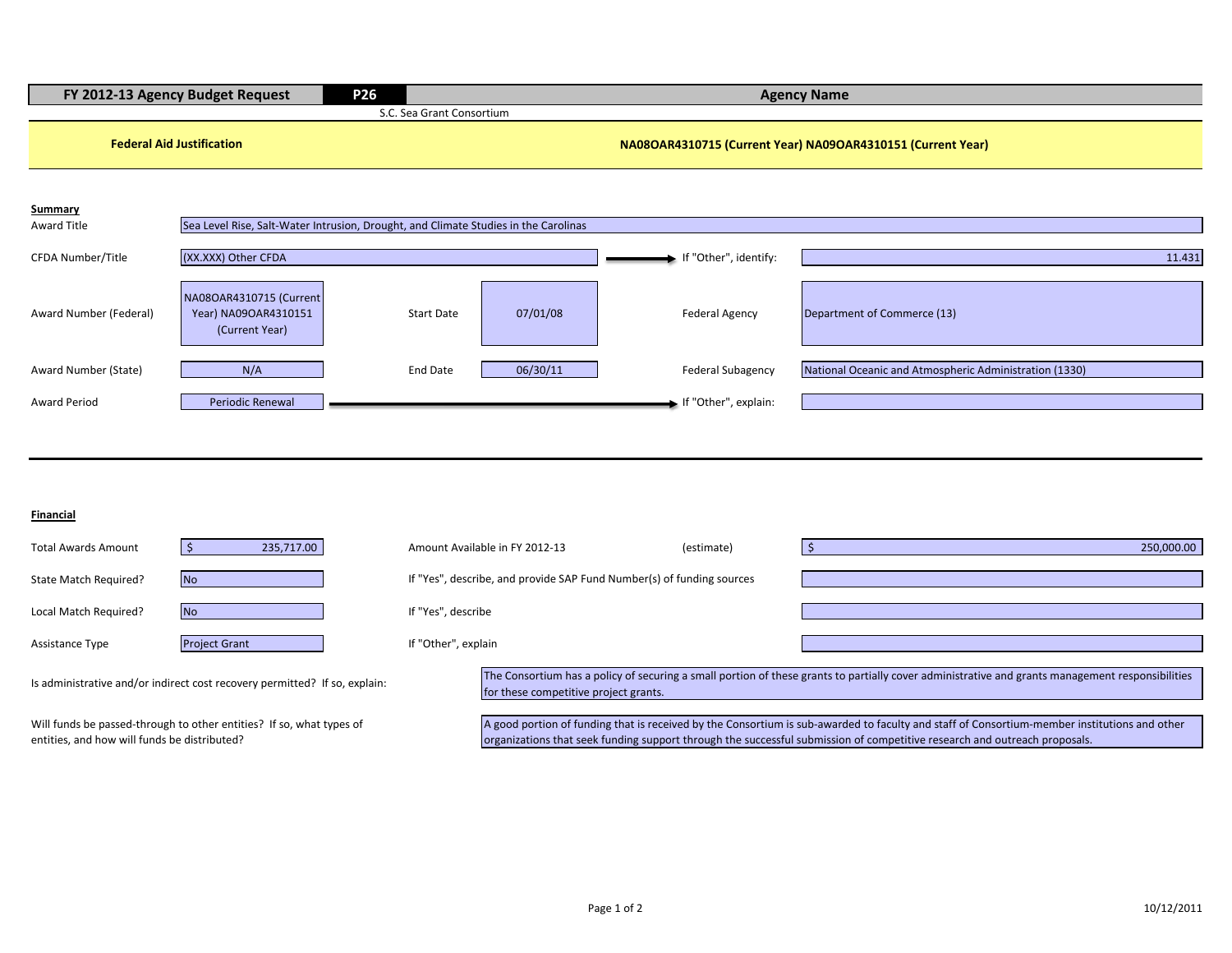| FY 2012-13 Agency Budget Request | P <sub>26</sub> | <b>Agency Name</b>        |  |  |  |
|----------------------------------|-----------------|---------------------------|--|--|--|
|                                  |                 | S.C. Sea Grant Consortium |  |  |  |
|                                  |                 |                           |  |  |  |

**Federal Aid Justification NA08OAR4310715 (Current Year) NA09OAR4310151 (Current Year)**

**Questions**

How is the use of these funds essential to your agency's mission?

Managing the Sea Grant Program for the State of South Carolina is the Consortium's primary mission, as stated in its authorizing legislation; to wit "The principal purpose of the consortium is to provide a mechanism for th and management of the Sea Grant Program for South Carolina and adjacent regions that share a common environment and resource heritage" and "The consortium serves to support, improve, and share research, education, training and advisory services in fields related to ocean and coastal resources. " The director is authorized to "prepare consortium proposals to be submitted to interested agencies."

What budgetary, compliance, and programmatic obligations will the state incur (now or in the future) through the receipt of these funds?

The Consortium must adhere to program and project management requirements as they relate to grants and contracts, found principally in OMB Circulars A-87 and A-133 and relevant federal register provisions, and requirements NOAA related to overall performance and accountability. The latter has taken up more time and effort recently due to an increased emphasis on accountability and performance by the federal government.

What outcome and/or performance measures will you track and/or report on in association with this award?

The Consortium will track the performance of the Principal Investigators, who are responsible for performing the tasks and activities as put forth in their proposals, and for reporting on those tasks to the Consortium mana who assess project performance. The specific tasks, activities, expected outcomes, and products are different for each project funded.

What is the name and title of the individual in your agency who is responsible for the success of this program?

Jessica Whitehead, Ph.D., Regional Coastal Climate Extension Specialist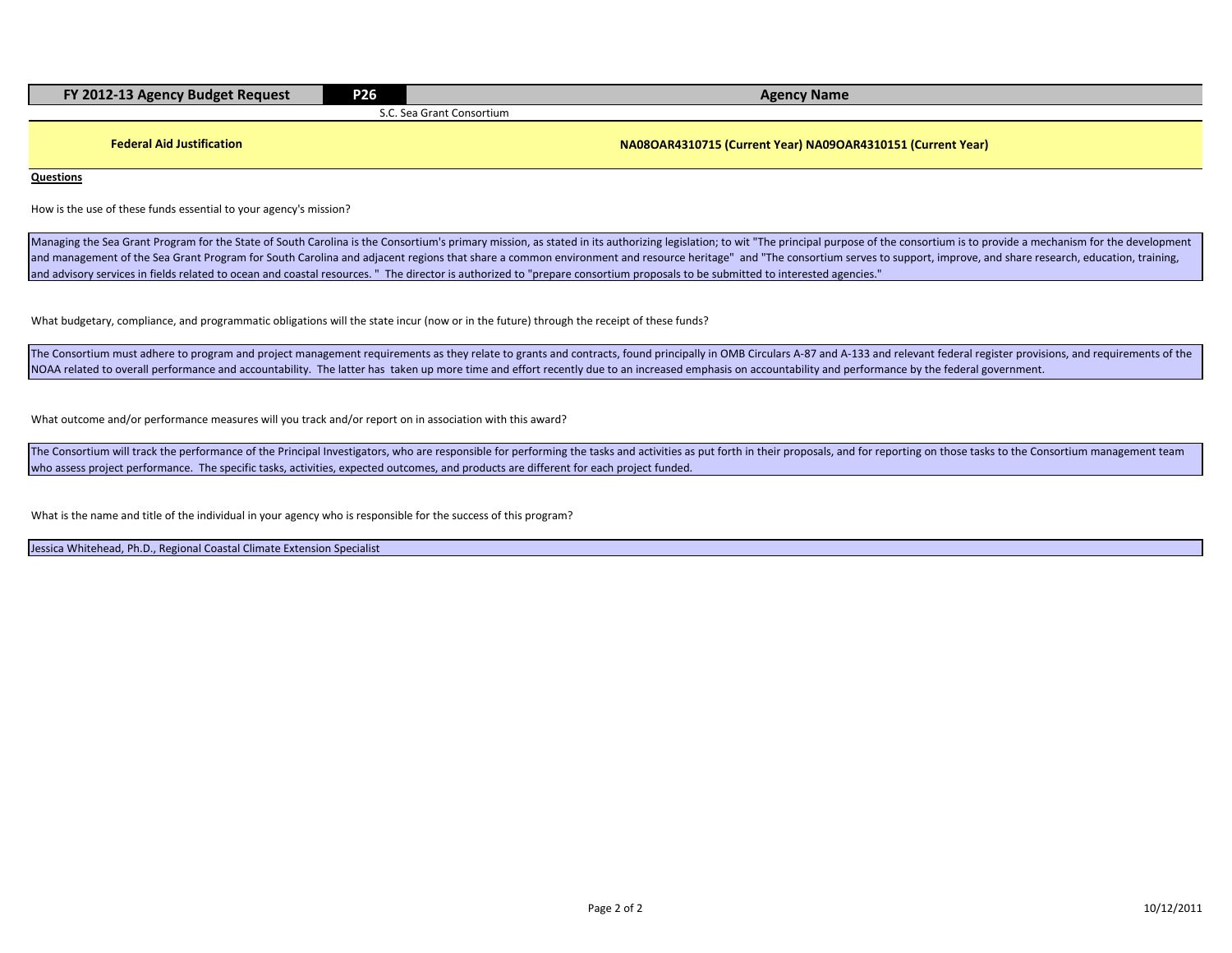| FY 2012-13 Agency Budget Request             |                                                                            | P <sub>26</sub><br><b>Agency Name</b> |                                                                                                                                                                                                                                                                         |                                                                       |                                                                                                                                                  |  |  |
|----------------------------------------------|----------------------------------------------------------------------------|---------------------------------------|-------------------------------------------------------------------------------------------------------------------------------------------------------------------------------------------------------------------------------------------------------------------------|-----------------------------------------------------------------------|--------------------------------------------------------------------------------------------------------------------------------------------------|--|--|
|                                              |                                                                            | S.C. Sea Grant Consortium             |                                                                                                                                                                                                                                                                         |                                                                       |                                                                                                                                                  |  |  |
|                                              | <b>Federal Aid Justification</b>                                           |                                       |                                                                                                                                                                                                                                                                         |                                                                       | NA08NOS4730298 (Current Award); NA08NOS4730409 (Current Award)                                                                                   |  |  |
| Summary<br><b>Award Title</b>                | Regional Coastal Ocean Observing and Ocean Planning and Management         |                                       |                                                                                                                                                                                                                                                                         |                                                                       |                                                                                                                                                  |  |  |
| CFDA Number/Title                            | (XX.XXX) Other CFDA                                                        |                                       |                                                                                                                                                                                                                                                                         | If "Other", identify:                                                 | 11.473                                                                                                                                           |  |  |
| Award Number (Federal)                       | NA08NOS4730298 (Current<br>Award); NA08NOS4730409<br>(Current Award)       | <b>Start Date</b>                     | 06/01/08                                                                                                                                                                                                                                                                | <b>Federal Agency</b>                                                 | Department of Commerce (13)                                                                                                                      |  |  |
| Award Number (State)                         | N/A                                                                        | End Date                              | 07/31/13                                                                                                                                                                                                                                                                | <b>Federal Subagency</b>                                              | National Oceanic and Atmospheric Administration (1330)                                                                                           |  |  |
| <b>Award Period</b>                          | Periodic Renewal                                                           |                                       |                                                                                                                                                                                                                                                                         | If "Other", explain:                                                  |                                                                                                                                                  |  |  |
|                                              |                                                                            |                                       |                                                                                                                                                                                                                                                                         |                                                                       |                                                                                                                                                  |  |  |
| Financial                                    |                                                                            |                                       |                                                                                                                                                                                                                                                                         |                                                                       |                                                                                                                                                  |  |  |
| <b>Total Awards Amount</b>                   | 3,363,820.00<br>$\mathsf{S}$                                               |                                       | Amount Available in FY 2012-13                                                                                                                                                                                                                                          | (estimate) $\frac{1}{2}$                                              | 2,000,000.00                                                                                                                                     |  |  |
| State Match Required?                        | <b>No</b>                                                                  |                                       |                                                                                                                                                                                                                                                                         | If "Yes", describe, and provide SAP Fund Number(s) of funding sources |                                                                                                                                                  |  |  |
| Local Match Required?                        | <b>No</b>                                                                  | If "Yes", describe                    |                                                                                                                                                                                                                                                                         |                                                                       |                                                                                                                                                  |  |  |
| Assistance Type                              | <b>Cooperative Agreement</b>                                               | If "Other", explain                   |                                                                                                                                                                                                                                                                         |                                                                       |                                                                                                                                                  |  |  |
|                                              | Is administrative and/or indirect cost recovery permitted? If so, explain: |                                       | for these competitive project grants.                                                                                                                                                                                                                                   |                                                                       | The Consortium has a policy of securing a small portion of these grants to partially cover administrative and grants management responsibilities |  |  |
| entities, and how will funds be distributed? | Will funds be passed-through to other entities? If so, what types of       |                                       | The majority of funding that is received by the Consortium is sub-awarded to faculty and staff of Consortium-member institutions and other<br>organizations that seek funding support through the successful submission of competitive research and outreach proposals. |                                                                       |                                                                                                                                                  |  |  |
|                                              |                                                                            |                                       |                                                                                                                                                                                                                                                                         |                                                                       |                                                                                                                                                  |  |  |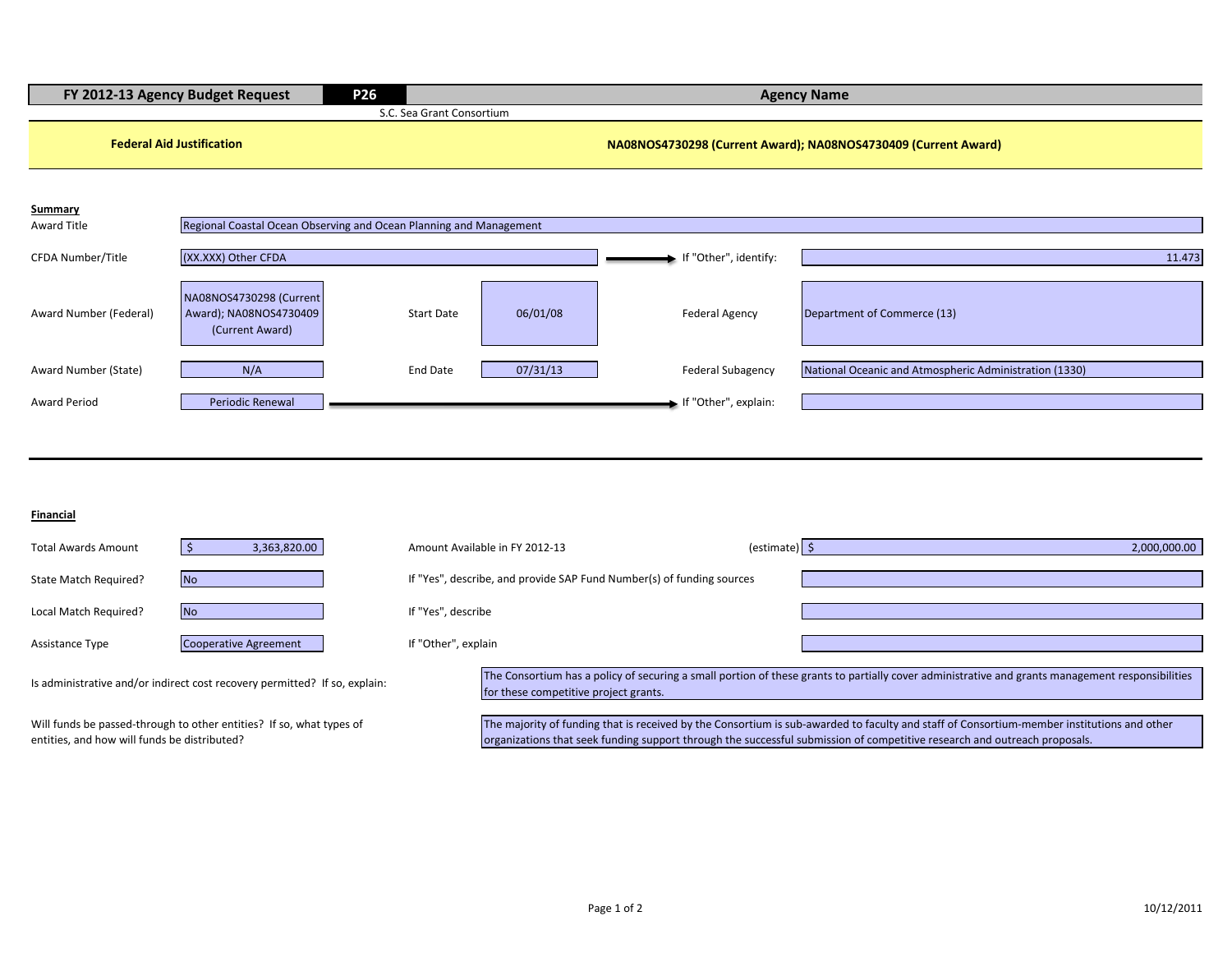| FY 2012-13 Agency Budget Request | <b>P26</b> | <b>Agency Name</b>                                             |  |  |  |  |
|----------------------------------|------------|----------------------------------------------------------------|--|--|--|--|
|                                  |            | S.C. Sea Grant Consortium                                      |  |  |  |  |
|                                  |            |                                                                |  |  |  |  |
| <b>Federal Aid Justification</b> |            | NA08NOS4730298 (Current Award); NA08NOS4730409 (Current Award) |  |  |  |  |

**Questions**

How is the use of these funds essential to your agency's mission?

Managing the Sea Grant Program for the State of South Carolina is the Consortium's primary mission, as stated in its authorizing legislation; to wit "The principal purpose of the consortium is to provide a mechanism for th and management of the Sea Grant Program for South Carolina and adjacent regions that share a common environment and resource heritage" and "The consortium serves to support, improve, and share research, education, training and advisory services in fields related to ocean and coastal resources. " The director is authorized to "prepare consortium proposals to be submitted to interested agencies."

What budgetary, compliance, and programmatic obligations will the state incur (now or in the future) through the receipt of these funds?

The Consortium must adhere to program and project management requirements as they relate to grants and contracts, found principally in OMB Circulars A-87 and A-133 and relevant federal register provisions, and requirements NOAA related to overall performance and accountability. The latter has taken up more time and effort recently due to an increased emphasis on accountability and performance by the federal government.

What outcome and/or performance measures will you track and/or report on in association with this award?

The Consortium will track the performance of the Principal Investigators, who are responsible for performing the tasks and activities as put forth in their proposals, and for reporting on those tasks to the Consortium mana who assess project performance. The specific tasks, activities, expected outcomes, and products are different for each project funded.

What is the name and title of the individual in your agency who is responsible for the success of this program?

M. Richard DeVoe, Executive Director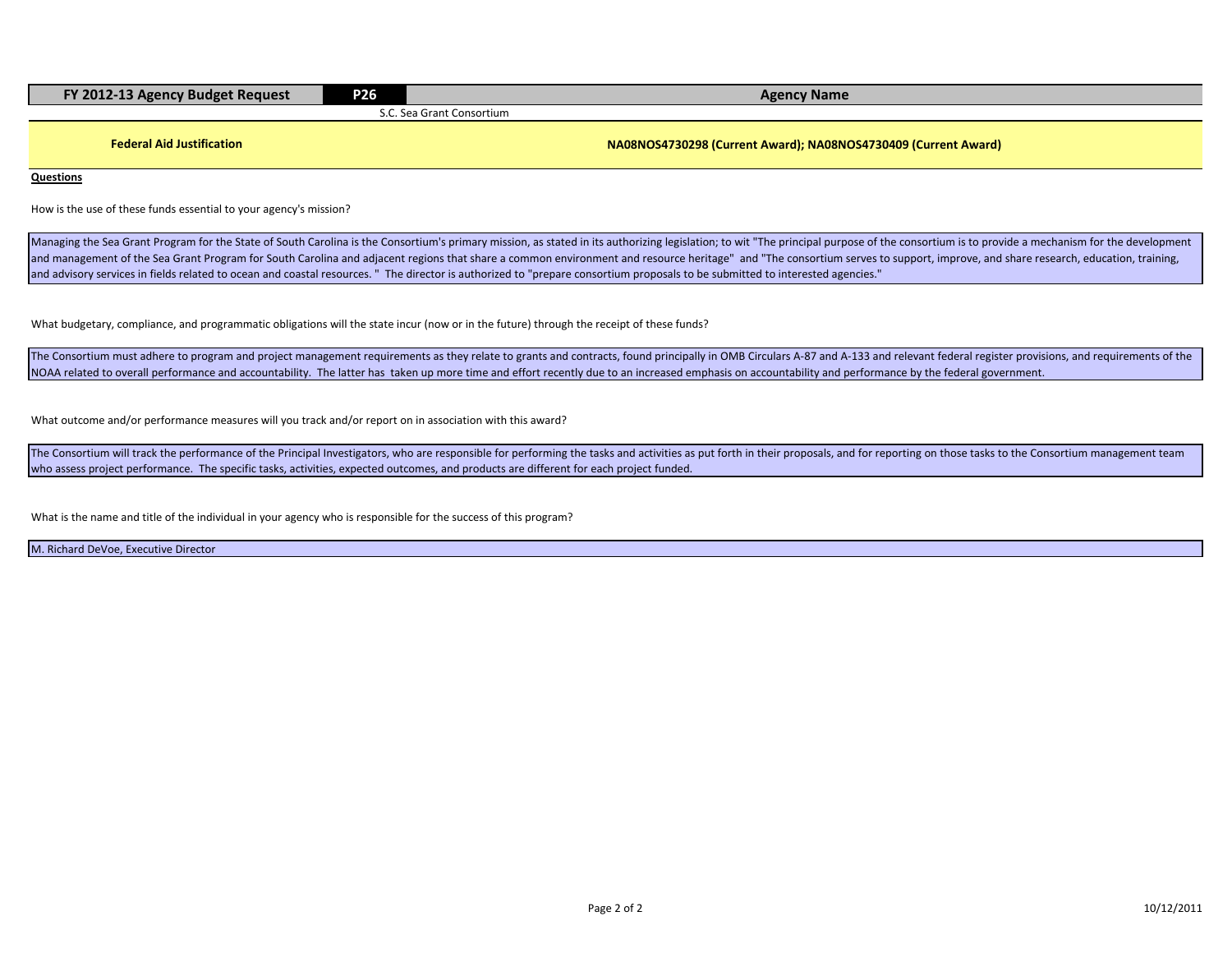| FY 2012-13 Agency Budget Request<br>P <sub>26</sub> |                                                                            |                                                                       | <b>Agency Name</b>                                   |                                                                                                                                                                                                                                                                           |  |  |  |
|-----------------------------------------------------|----------------------------------------------------------------------------|-----------------------------------------------------------------------|------------------------------------------------------|---------------------------------------------------------------------------------------------------------------------------------------------------------------------------------------------------------------------------------------------------------------------------|--|--|--|
|                                                     |                                                                            | S.C. Sea Grant Consortium                                             |                                                      |                                                                                                                                                                                                                                                                           |  |  |  |
| <b>Federal Aid Justification</b>                    |                                                                            |                                                                       | OCE1038397 (Current Year); OCE0527849 (Current Year) |                                                                                                                                                                                                                                                                           |  |  |  |
| <b>Summary</b><br><b>Award Title</b>                | Center for Ocean Sciences Education Excellence in the Southeast            |                                                                       |                                                      |                                                                                                                                                                                                                                                                           |  |  |  |
| CFDA Number/Title                                   | (XX.XXX) Other CFDA                                                        |                                                                       | If "Other", identify:                                | 47.050                                                                                                                                                                                                                                                                    |  |  |  |
| Award Number (Federal)                              | OCE1038397 (Current<br>Year); OCE0527849<br>(Current Year)                 | 10/01/10<br><b>Start Date</b>                                         | <b>Federal Agency</b>                                | National Science Foundation (49)                                                                                                                                                                                                                                          |  |  |  |
| Award Number (State)                                | N/A                                                                        | 09/30/13<br><b>End Date</b>                                           | <b>Federal Subagency</b>                             | National Science Foundation (4900)                                                                                                                                                                                                                                        |  |  |  |
| <b>Award Period</b>                                 | Periodic Renewal                                                           |                                                                       | If "Other", explain:                                 |                                                                                                                                                                                                                                                                           |  |  |  |
|                                                     |                                                                            |                                                                       |                                                      |                                                                                                                                                                                                                                                                           |  |  |  |
| <b>Financial</b>                                    |                                                                            |                                                                       |                                                      |                                                                                                                                                                                                                                                                           |  |  |  |
| <b>Total Award Amount</b>                           | $\frac{1}{2}$<br>1,049,989.00                                              | Amount Available in FY 2012-13                                        | (estimate) $\frac{1}{5}$                             | 500,000.00                                                                                                                                                                                                                                                                |  |  |  |
| State Match Required?                               | <b>No</b>                                                                  | If "Yes", describe, and provide SAP Fund Number(s) of funding sources |                                                      |                                                                                                                                                                                                                                                                           |  |  |  |
| Local Match Required?                               | <b>No</b>                                                                  | If "Yes", describe                                                    |                                                      |                                                                                                                                                                                                                                                                           |  |  |  |
| Assistance Type                                     | <b>Project Grant</b>                                                       | If "Other", explain                                                   |                                                      |                                                                                                                                                                                                                                                                           |  |  |  |
|                                                     | Is administrative and/or indirect cost recovery permitted? If so, explain: | for these competitive project grants.                                 |                                                      | The Consortium has a policy of securing a small portion of these grants to partially cover administrative and grants management responsibilities                                                                                                                          |  |  |  |
| entities, and how will funds be distributed?        | Will funds be passed-through to other entities? If so, what types of       |                                                                       |                                                      | A good portion of funding that is received by the Consortium is sub-awarded to faculty and staff of Consortium-member institutions and other<br>organizations that seek funding support through the successful submission of competitive research and outreach proposals. |  |  |  |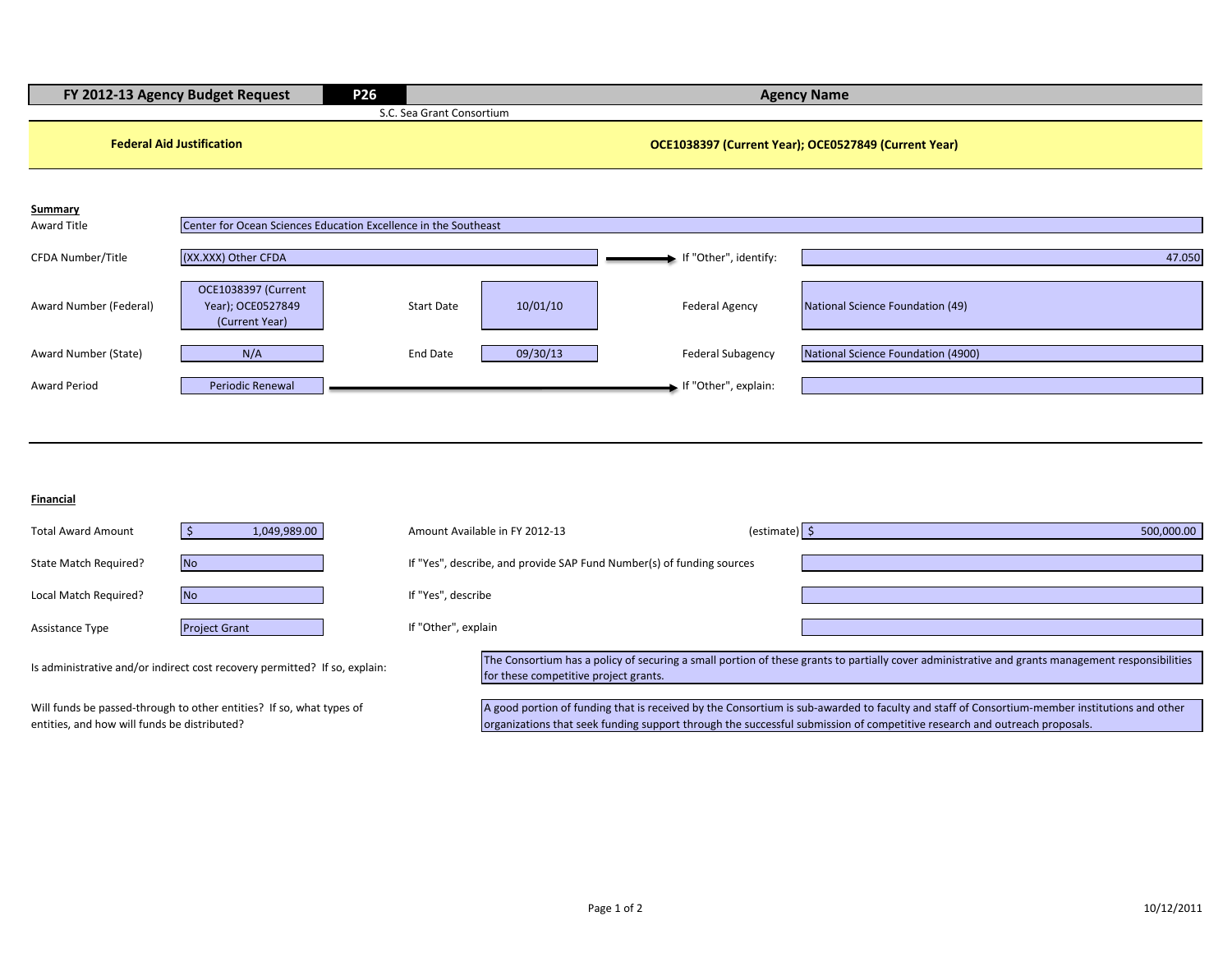| FY 2012-13 Agency Budget Request | <b>P26</b> | <b>Agency Name</b>                                   |  |  |  |  |  |
|----------------------------------|------------|------------------------------------------------------|--|--|--|--|--|
|                                  |            | S.C. Sea Grant Consortium                            |  |  |  |  |  |
| <b>Federal Aid Justification</b> |            | OCE1038397 (Current Year); OCE0527849 (Current Year) |  |  |  |  |  |
| <b>Questions</b>                 |            |                                                      |  |  |  |  |  |

How is the use of these funds essential to your agency's mission?

Managing the Sea Grant Program for the State of South Carolina is the Consortium's primary mission, as stated in its authorizing legislation; to wit "The principal purpose of the consortium is to provide a mechanism for th and management of the Sea Grant Program for South Carolina and adjacent regions that share a common environment and resource heritage" and "The consortium serves to support, improve, and share research, education, training and advisory services in fields related to ocean and coastal resources. " The director is authorized to "prepare consortium proposals to be submitted to interested agencies."

What budgetary, compliance, and programmatic obligations will the state incur (now or in the future) through the receipt of these funds?

The Consortium must adhere to program and project management requirements as they relate to grants and contracts, found principally in OMB Circulars A-87 and A-133 and relevant federal register provisions, and requirements NSF related to overall performance and accountability. The latter has taken up more time and effort recently due to an increased emphasis on accountability and performance by the federal government.

What outcome and/or performance measures will you track and/or report on in association with this award?

The Consortium will track the performance of the Principal Investigators, who are responsible for performing the tasks and activities as put forth in their proposals, and for reporting on those tasks to the Consortium mana who assess project performance. The specific tasks, activities, expected outcomes, and products are different for each project funded.

What is the name and title of the individual in your agency who is responsible for the success of this program?

Lundie Spence, Ph.D., COSEE-SE Director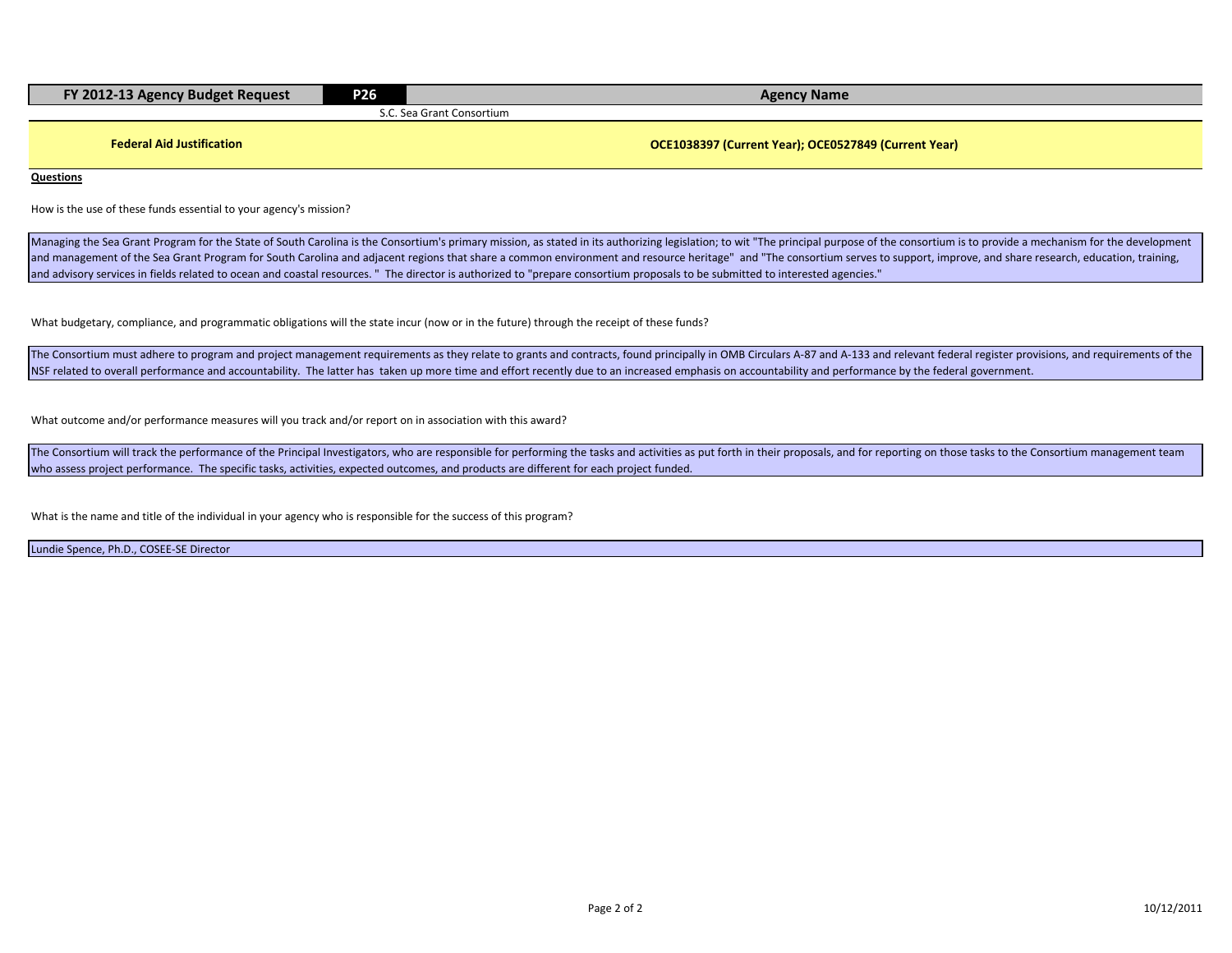|                        | FY 2012-13 Agency Budget Request   | <b>P26</b>                |          |                          | <b>Agency Name</b>                                |
|------------------------|------------------------------------|---------------------------|----------|--------------------------|---------------------------------------------------|
|                        |                                    | S.C. Sea Grant Consortium |          |                          |                                                   |
|                        | <b>Federal Aid Justification</b>   |                           |          |                          | 1U38EH000343-01 (Current Award)                   |
| <b>Summary</b>         |                                    |                           |          |                          |                                                   |
| Award Title            | Impacts of Harmful Algal Blooms    |                           |          |                          |                                                   |
| CFDA Number/Title      | (XX.XXX) Other CFDA                |                           |          | If "Other", identify:    | 93.283                                            |
| Award Number (Federal) | 1U38EH000343-01 (Current<br>Award) | <b>Start Date</b>         | 09/30/08 | <b>Federal Agency</b>    | Department of Health and Human Services (75)      |
| Award Number (State)   | N/A                                | <b>End Date</b>           | 09/29/13 | <b>Federal Subagency</b> | Centers for Disease Control and Prevention (7523) |
| <b>Award Period</b>    | Continuing                         |                           |          | If "Other", explain:     |                                                   |
|                        |                                    |                           |          |                          |                                                   |

#### **Financial**

| <b>Total Award Amount</b> | 720,000.00                                                                                            |                     | Amount Available in FY 2012-13                                        | $\text{(estimate)}$ | 200,000.00                                                                                                                                       |
|---------------------------|-------------------------------------------------------------------------------------------------------|---------------------|-----------------------------------------------------------------------|---------------------|--------------------------------------------------------------------------------------------------------------------------------------------------|
| State Match Required?     | <b>No</b>                                                                                             |                     | If "Yes", describe, and provide SAP Fund Number(s) of funding sources |                     |                                                                                                                                                  |
| Local Match Required?     | N <sub>o</sub>                                                                                        | If "Yes", describe  |                                                                       |                     |                                                                                                                                                  |
| Assistance Type           | Cooperative Agreement                                                                                 | If "Other", explain |                                                                       |                     |                                                                                                                                                  |
|                           | Is administrative and/or indirect cost recovery permitted? If so, explain:                            |                     | for these competitive project grants.                                 |                     | The Consortium has a policy of securing a small portion of these grants to partially cover administrative and grants management responsibilities |
|                           | $\mathbf{A}$ and $\mathbf{f}$ is the contracted by the contraction of the contraction of $\mathbf{f}$ |                     |                                                                       |                     | <b>APROXIMATION CONTINUES INTO A REPORT OF A STORY CONTINUES IN THE CALIFORNIA CONTINUES AND CONTINUES.</b>                                      |

Will funds be passed-through to other entities? If so, what types of entities, and how will funds be distributed?

Ninety-five percent of funding that is received by the Consortium is being sub-awarded to faculty and staff of four Consortium-member institutions that sought funding support through the successful submission of competitive research and outreach proposals.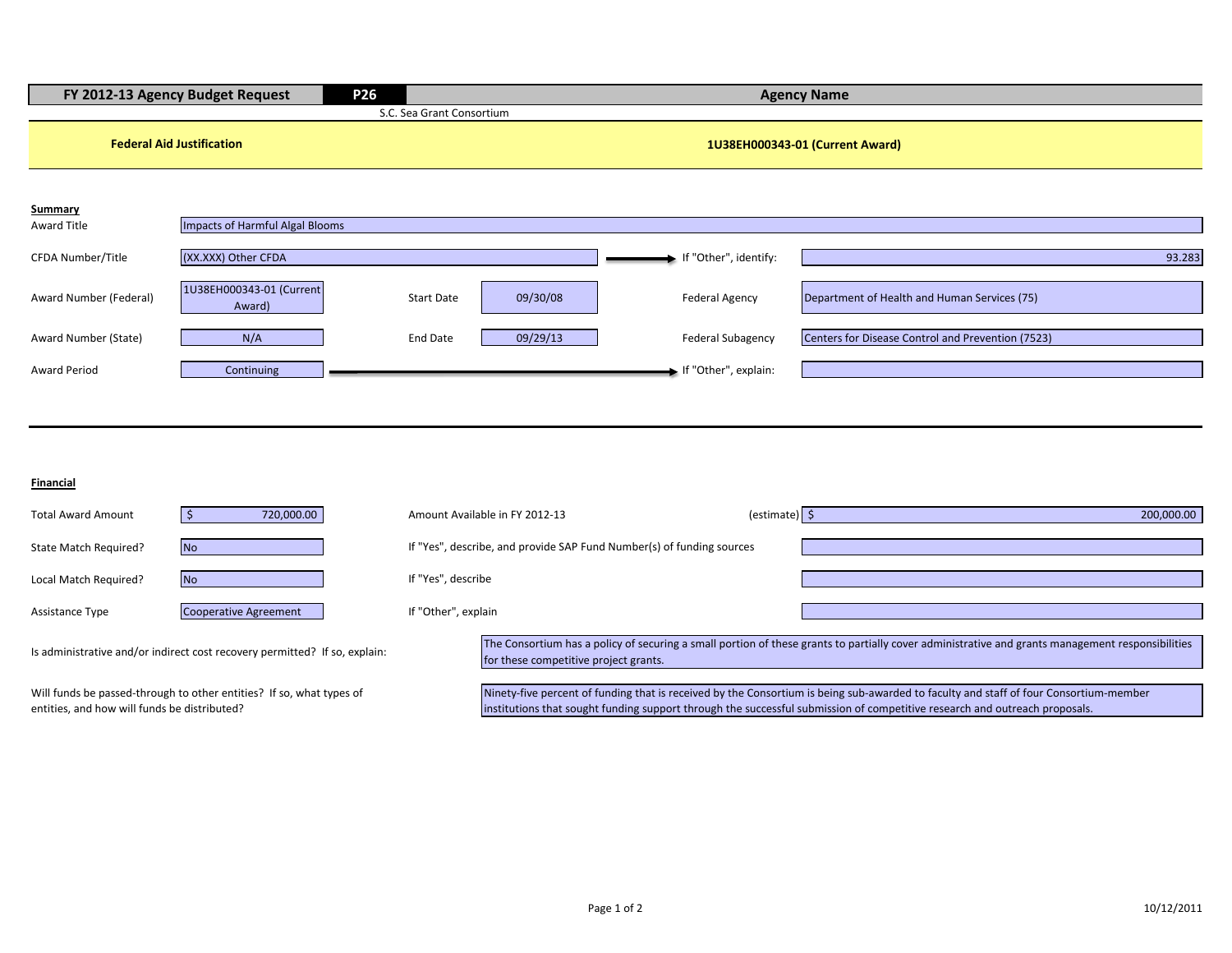| FY 2012-13 Agency Budget Request | <b>P26</b> | <b>Agency Name</b>              |
|----------------------------------|------------|---------------------------------|
|                                  |            | S.C. Sea Grant Consortium       |
|                                  |            |                                 |
| <b>Federal Aid Justification</b> |            | 1U38EH000343-01 (Current Award) |

**Questions**

How is the use of these funds essential to your agency's mission?

Managing the Sea Grant Program for the State of South Carolina is the Consortium's primary mission, as stated in its authorizing legislation; to wit "The principal purpose of the consortium is to provide a mechanism for th and management of the Sea Grant Program for South Carolina and adjacent regions that share a common environment and resource heritage" and "The consortium serves to support, improve, and share research, education, training and advisory services in fields related to ocean and coastal resources. " The director is authorized to "prepare consortium proposals to be submitted to interested agencies."

What budgetary, compliance, and programmatic obligations will the state incur (now or in the future) through the receipt of these funds?

The Consortium must adhere to program and project management requirements as they relate to grants and contracts, found principally in OMB Circulars A-87 and A-133 and relevant federal register provisions, and requirements CDC related to overall performance and accountability. The latter has taken up more time and effort recently due to an increased emphasis on accountability and performance by the federal government.

What outcome and/or performance measures will you track and/or report on in association with this award?

The Consortium will track the performance of the Principal Investigators, who are responsible for performing the tasks and activities as put forth in their proposals, and for reporting on those tasks to the Consortium mana who assess project performance. The specific tasks, activities, expected outcomes, and products are different for each project funded.

What is the name and title of the individual in your agency who is responsible for the success of this program?

M. Richard DeVoe, Executive Director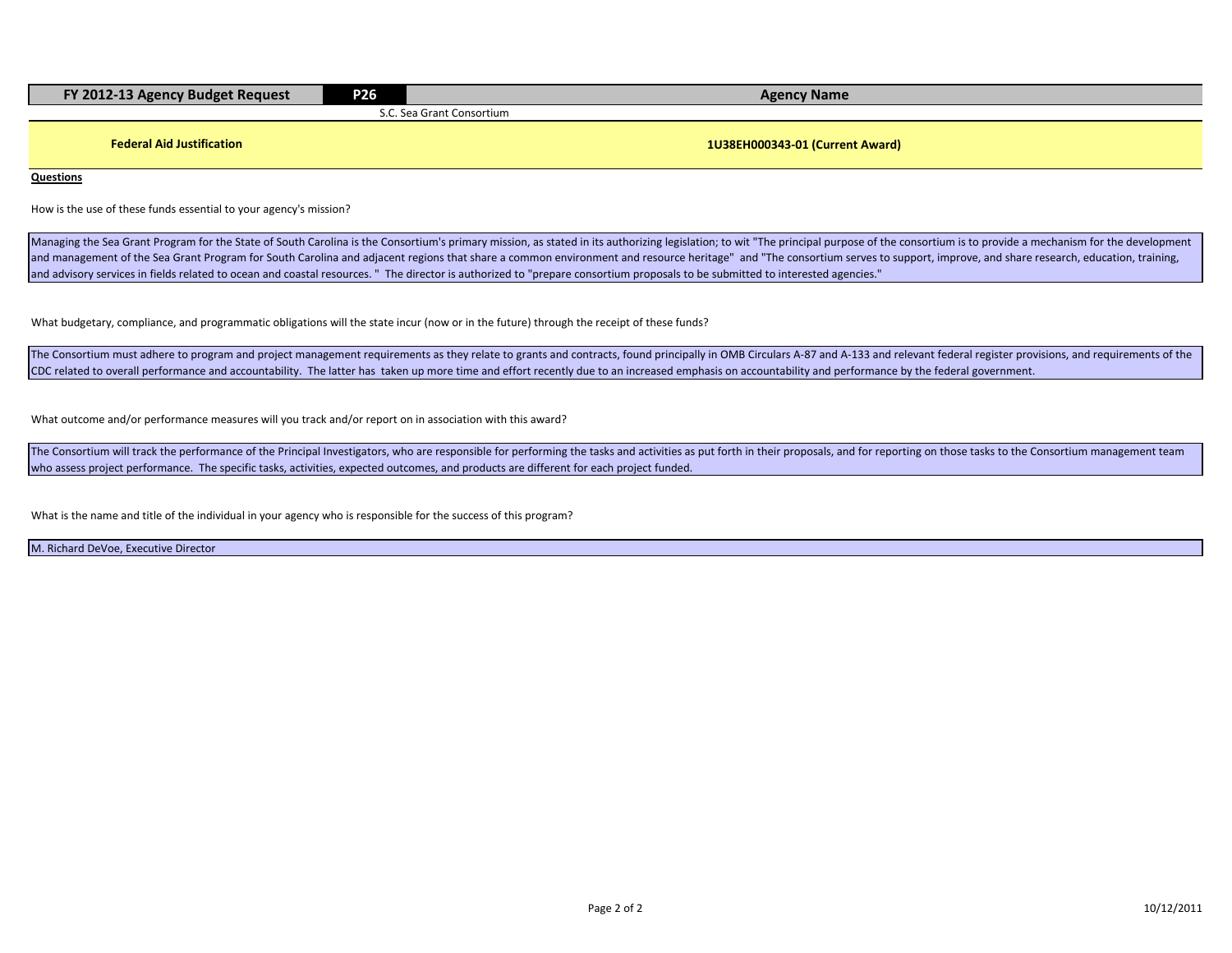|                                              | P <sub>26</sub><br>FY 2012-13 Agency Budget Request                                    |                                |                                                                       | <b>Agency Name</b>                                                                                                                                                                                                                                                                 |
|----------------------------------------------|----------------------------------------------------------------------------------------|--------------------------------|-----------------------------------------------------------------------|------------------------------------------------------------------------------------------------------------------------------------------------------------------------------------------------------------------------------------------------------------------------------------|
|                                              |                                                                                        | S.C. Sea Grant Consortium      |                                                                       |                                                                                                                                                                                                                                                                                    |
|                                              | <b>Federal Aid Justification</b>                                                       |                                | MOA-201-049/8135 (Current Award);                                     | MOA-2006-025/7182 (Current Award)                                                                                                                                                                                                                                                  |
| <b>Summary</b>                               |                                                                                        |                                |                                                                       |                                                                                                                                                                                                                                                                                    |
| <b>Award Title</b>                           | Oceans and Human Health Research, Education, and Training                              |                                |                                                                       |                                                                                                                                                                                                                                                                                    |
| CFDA Number/Title                            | (XX.XXX) Other CFDA                                                                    |                                | If "Other", identify:                                                 | 11.472                                                                                                                                                                                                                                                                             |
| Award Number (Federal)                       | MOA-201-049/8135<br>(Current Award);<br><b>MOA</b><br>2006-025/7182 (Current<br>Award) | <b>Start Date</b><br>10/01/10  | <b>Federal Agency</b>                                                 | Department of Commerce (13)                                                                                                                                                                                                                                                        |
| Award Number (State)                         | N/A                                                                                    | 09/30/15<br>End Date           | <b>Federal Subagency</b>                                              | National Oceanic and Atmospheric Administration (1330)                                                                                                                                                                                                                             |
| <b>Award Period</b>                          | Continuing                                                                             |                                | If "Other", explain:                                                  |                                                                                                                                                                                                                                                                                    |
|                                              |                                                                                        |                                |                                                                       |                                                                                                                                                                                                                                                                                    |
| Financial                                    |                                                                                        |                                |                                                                       |                                                                                                                                                                                                                                                                                    |
| <b>Total Award Amount</b>                    | 590,000.00 (approx.)<br>$\mathsf{S}$                                                   | Amount Available in FY 2012-13 | (approximately) \$                                                    | 200,000.00                                                                                                                                                                                                                                                                         |
| State Match Required?                        | <b>No</b>                                                                              |                                | If "Yes", describe, and provide SAP Fund Number(s) of funding sources |                                                                                                                                                                                                                                                                                    |
| Local Match Required?                        | <b>No</b>                                                                              | If "Yes", describe             |                                                                       |                                                                                                                                                                                                                                                                                    |
| Assistance Type                              | <b>Cooperative Agreement</b>                                                           | If "Other", explain            |                                                                       |                                                                                                                                                                                                                                                                                    |
|                                              | Is administrative and/or indirect cost recovery permitted? If so, explain:             |                                | for these competitive project grants.                                 | The Consortium has a policy of securing a small portion of these grants to partially cover administrative and grants management responsibilities                                                                                                                                   |
| entities, and how will funds be distributed? | Will funds be passed-through to other entities? If so, what types of                   |                                |                                                                       | The majority of funding that is received by the Consortium is sub-awarded to faculty, staff, and students of Consortium-member institutions and<br>other organizations that seek funding support through the successful submission of competitive research and outreach proposals. |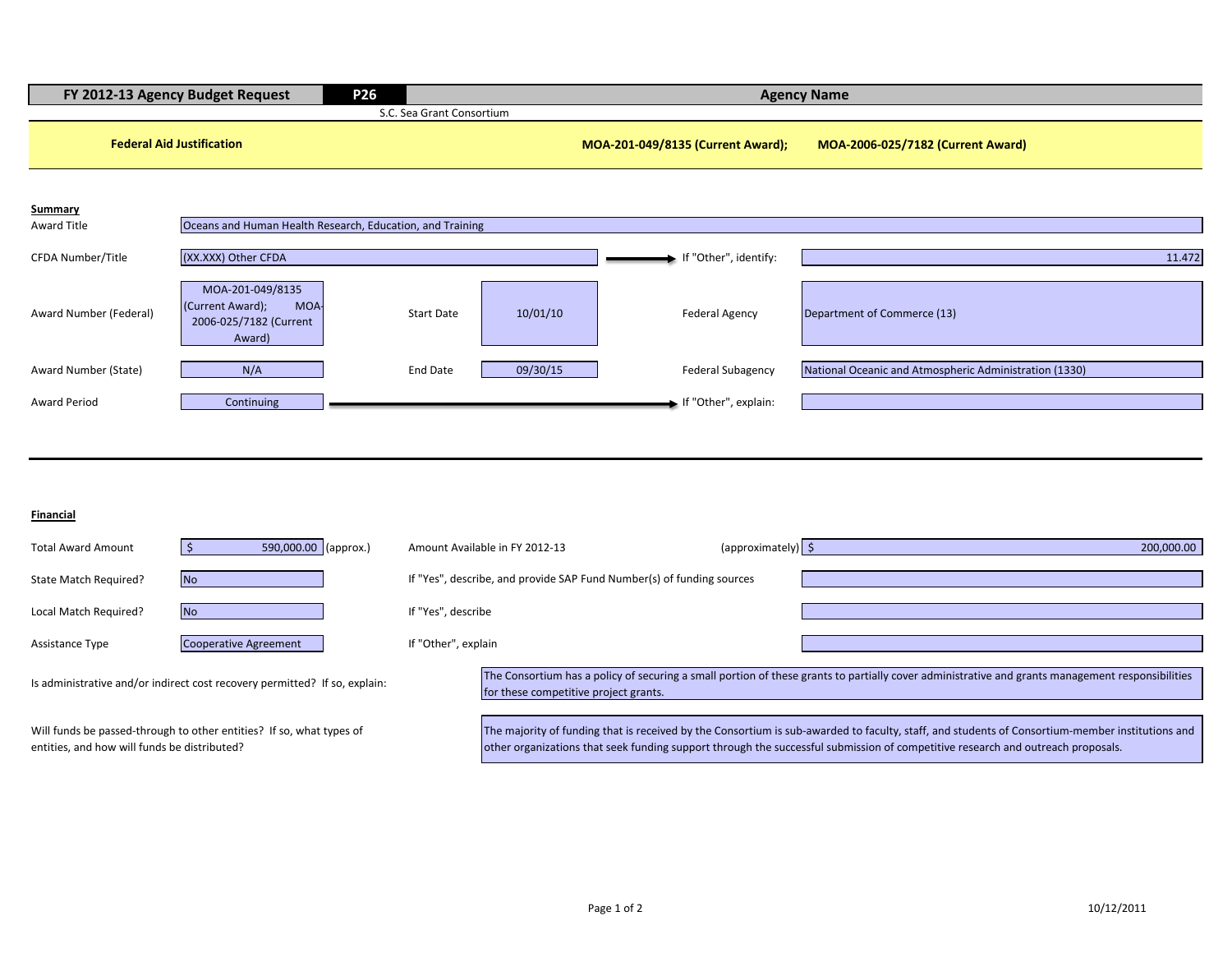| FY 2012-13 Agency Budget Request | <b>P26</b> | <b>Agency Name</b>                                                     |  |  |  |
|----------------------------------|------------|------------------------------------------------------------------------|--|--|--|
|                                  |            | S.C. Sea Grant Consortium                                              |  |  |  |
|                                  |            |                                                                        |  |  |  |
| <b>Federal Aid Justification</b> |            | MOA-2006-025/7182 (Current Award)<br>MOA-201-049/8135 (Current Award); |  |  |  |

**Questions**

How is the use of these funds essential to your agency's mission?

Managing the Sea Grant Program for the State of South Carolina is the Consortium's primary mission, as stated in its authorizing legislation; to wit "The principal purpose of the consortium is to provide a mechanism for th and management of the Sea Grant Program for South Carolina and adjacent regions that share a common environment and resource heritage" and "The consortium serves to support, improve, and share research, education, training and advisory services in fields related to ocean and coastal resources. " The director is authorized to "prepare consortium proposals to be submitted to interested agencies."

What budgetary, compliance, and programmatic obligations will the state incur (now or in the future) through the receipt of these funds?

The Consortium must adhere to program and project management requirements as they relate to grants and contracts, found principally in OMB Circulars A-87 and A-133 and relevant federal register provisions, and requirements NOAA related to overall performance and accountability. The latter has taken up more time and effort recently due to an increased emphasis on accountability and performance by the federal government.

What outcome and/or performance measures will you track and/or report on in association with this award?

The Consortium will track the performance of the Principal Investigators, who are responsible for performing the tasks and activities as put forth in their proposals, and for reporting on those tasks to the Consortium mana who assess project project performance. The specific tasks, activities, expected outcomes, and products are different for each project funded.

What is the name and title of the individual in your agency who is responsible for the success of this program?

Elaine L. Knight, Assistant Director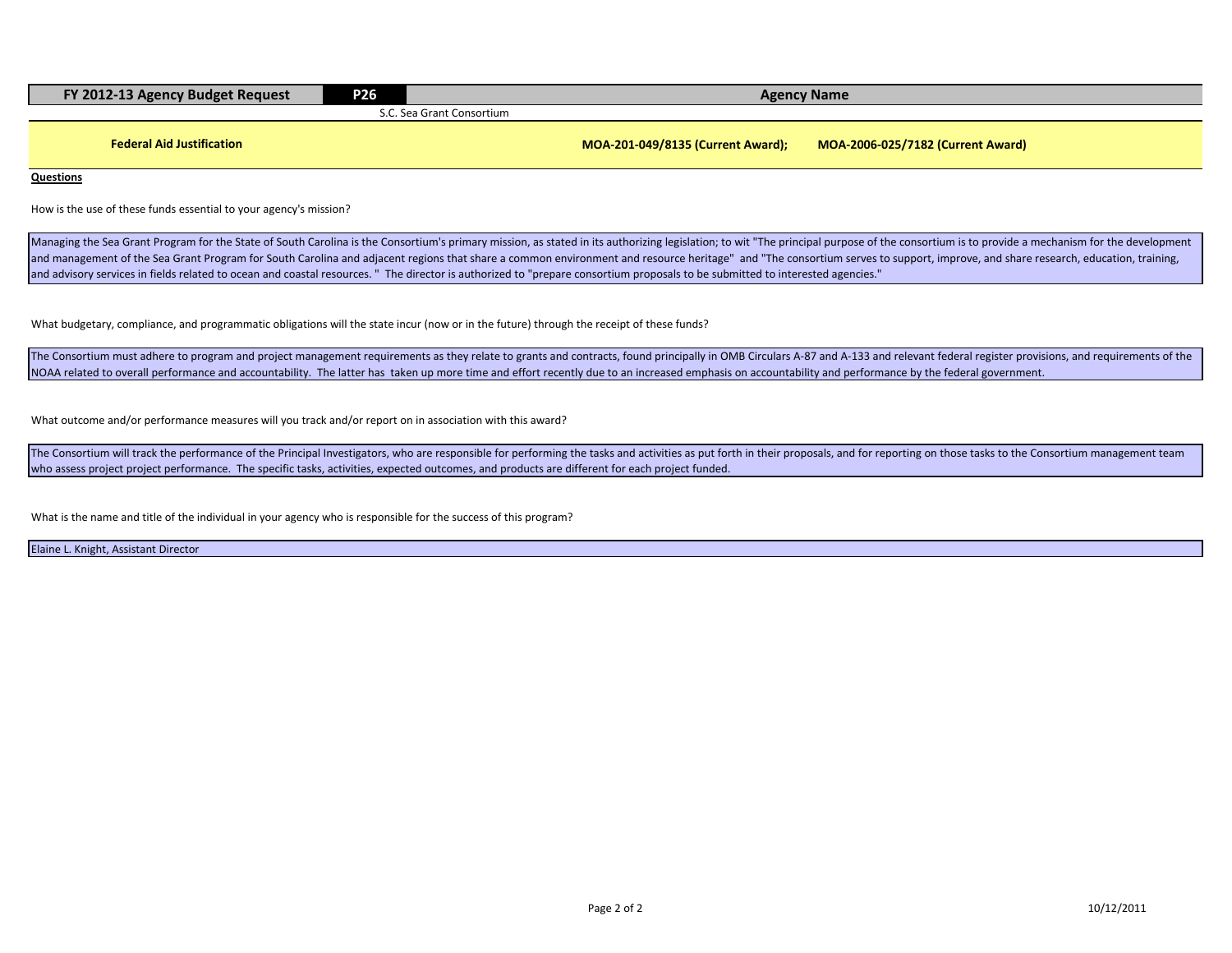|                        | FY 2012-13 Agency Budget Request               | P <sub>26</sub>           |          |                          | <b>Agency Name</b>                                     |
|------------------------|------------------------------------------------|---------------------------|----------|--------------------------|--------------------------------------------------------|
|                        |                                                | S.C. Sea Grant Consortium |          |                          |                                                        |
|                        | <b>Federal Aid Justification</b>               |                           |          |                          | NA09NMF4540138 (Current Award)                         |
| Summary                |                                                |                           |          |                          |                                                        |
| Award Title            | Marine Debris Studies and Habitat Conservation |                           |          |                          |                                                        |
| CFDA Number/Title      | (XX.XXX) Other CFDA                            |                           |          | If "Other", identify:    | 11.463                                                 |
| Award Number (Federal) | NA09NMF4540138<br>(Current Award)              | <b>Start Date</b>         | 07/01/09 | <b>Federal Agency</b>    | Department of Commerce (13)                            |
| Award Number (State)   | N/A                                            | End Date                  | 12/31/11 | <b>Federal Subagency</b> | National Oceanic and Atmospheric Administration (1330) |
| <b>Award Period</b>    | <b>Periodic Renewal</b>                        |                           |          | If "Other", explain:     |                                                        |
|                        |                                                |                           |          |                          |                                                        |

#### **Financial**

| <b>Total Award Amount</b>                                                                                            | 64,500.00                    |                     | Amount Available in FY 2012-13                                                                                                                                                            |  | $\langle$ approximately) $\langle$ | 50,000.00                                                                                                                                                                                                                                                                          |
|----------------------------------------------------------------------------------------------------------------------|------------------------------|---------------------|-------------------------------------------------------------------------------------------------------------------------------------------------------------------------------------------|--|------------------------------------|------------------------------------------------------------------------------------------------------------------------------------------------------------------------------------------------------------------------------------------------------------------------------------|
| State Match Required?                                                                                                | <b>No</b>                    |                     | If "Yes", describe, and provide SAP Fund Number(s) of funding sources                                                                                                                     |  |                                    |                                                                                                                                                                                                                                                                                    |
| Local Match Required?                                                                                                | <b>No</b>                    | If "Yes", describe  |                                                                                                                                                                                           |  |                                    |                                                                                                                                                                                                                                                                                    |
| <b>Assistance Type</b>                                                                                               | <b>Cooperative Agreement</b> | If "Other", explain |                                                                                                                                                                                           |  |                                    |                                                                                                                                                                                                                                                                                    |
| Is administrative and/or indirect cost recovery permitted? If so, explain:                                           |                              |                     | The Consortium has a policy of securing a small portion of these grants to partially cover administrative and grants management responsibilities<br>for these competitive project grants. |  |                                    |                                                                                                                                                                                                                                                                                    |
| Will funds be passed-through to other entities? If so, what types of<br>entities, and how will funds be distributed? |                              |                     |                                                                                                                                                                                           |  |                                    | The majority of funding that is received by the Consortium is sub-awarded to faculty, staff, and students of Consortium-member institutions and<br>other organizations that seek funding support through the successful submission of competitive research and outreach proposals. |